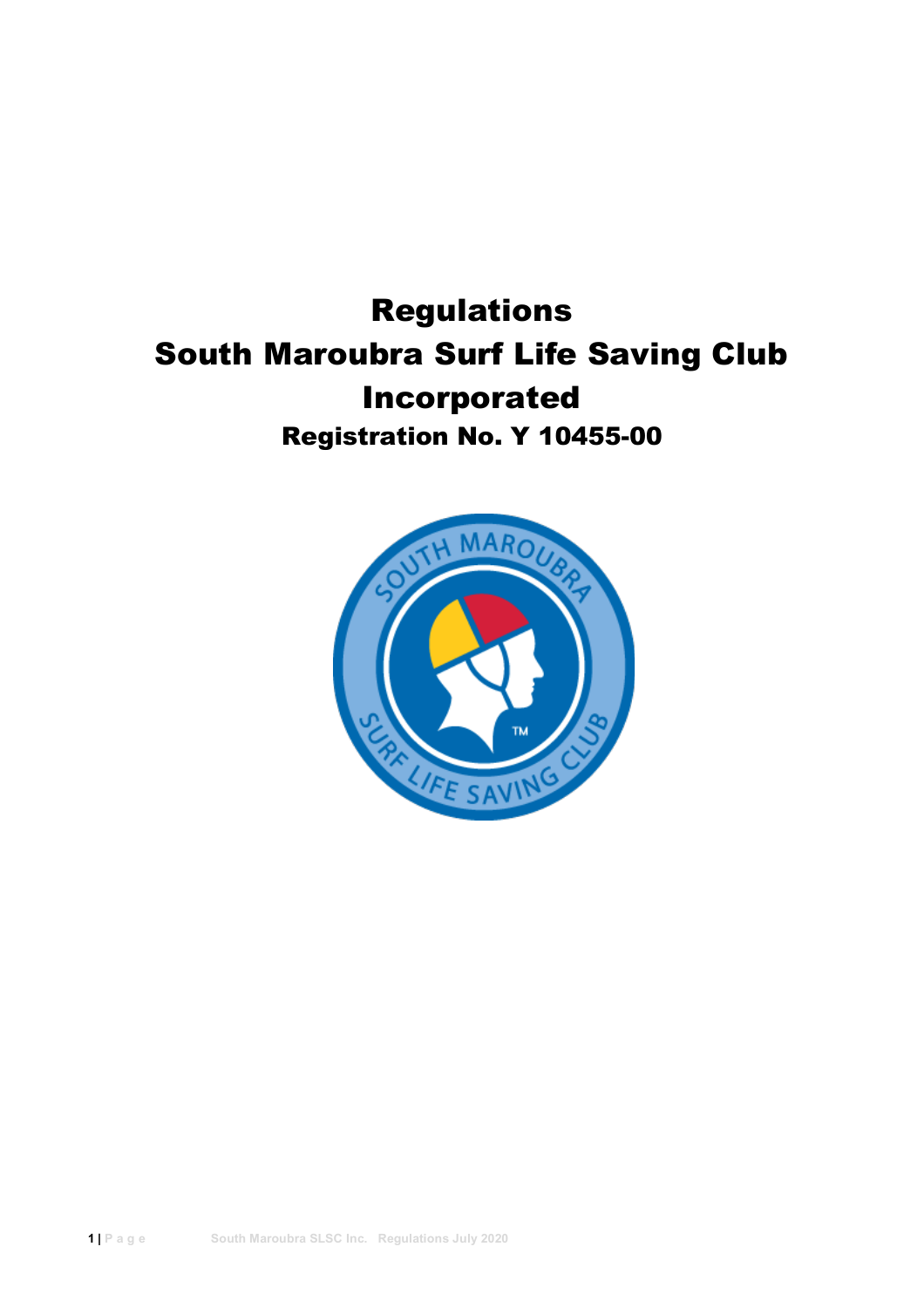## **Contents**

| 1.    |  |
|-------|--|
| 1.1   |  |
| 1.2   |  |
| 1.2.1 |  |
| 1.2.2 |  |
| 1.3   |  |
| 1.3.1 |  |
| 1.3.2 |  |
| 1.3.3 |  |
| 1.3.4 |  |
| 1.4   |  |
| 1.5   |  |
| 1.5.1 |  |
| 1.5.2 |  |
| 1.5.3 |  |
| 1.5.4 |  |
| 1.6   |  |
| 1.6.1 |  |
| 1.6.2 |  |
| 1.6.3 |  |
| 1.6.4 |  |
| 1.7   |  |
| 1.8   |  |
| 2.    |  |
| 2.1   |  |
| 2.2   |  |
| 2.3   |  |
| 2.4   |  |
| 2.5   |  |
| 2.6   |  |
| 2.7   |  |
| 2.8   |  |
| 3.    |  |
| 3.1   |  |
| 3.2   |  |
| 3.3   |  |
| 4.    |  |
| 4.1   |  |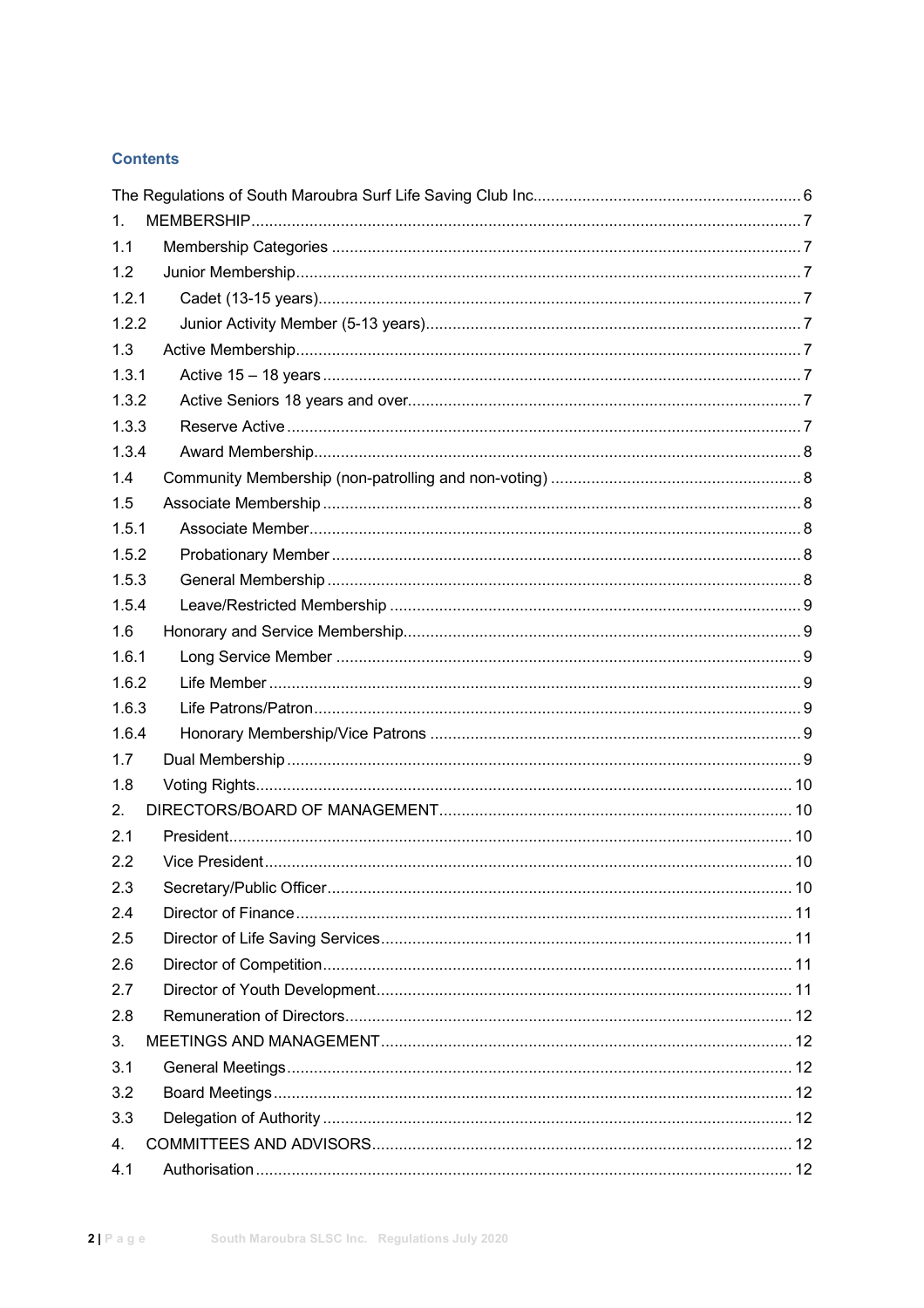| 4.2     |  |
|---------|--|
| 4.2.1   |  |
| 4.2.2   |  |
| 4.2.3   |  |
| 424     |  |
| 4.2.5   |  |
| 4.2.6   |  |
| 4.2.7   |  |
| 4.2.8   |  |
| 4.2.9   |  |
| 5.      |  |
| 5.1     |  |
| 5.1.1   |  |
| 5.1.2   |  |
| 5.1.3   |  |
| 5.1.4   |  |
| 5.1.5   |  |
| 5.1.6   |  |
| 5.1.7   |  |
| 5.1.8   |  |
| 5.1.8.1 |  |
| 5.1.8.2 |  |
| 5.1.8.3 |  |
| 5.1.8.4 |  |
| 5.1.8.5 |  |
| 5.1.8.6 |  |
| 5.1.8.7 |  |
| 5.2     |  |
| 5.2.1   |  |
| 5.2.2   |  |
| 5.2.3   |  |
| 5.2.4   |  |
| 5.2.5   |  |
| 5.2.6   |  |
| 5.2.7   |  |
| 5.2.8   |  |
| 5.2.8.1 |  |
| 5.2.8.2 |  |
| 5.2.8.3 |  |
| 5.2.8.4 |  |
| 5.2.8.5 |  |
| 5.2.8.6 |  |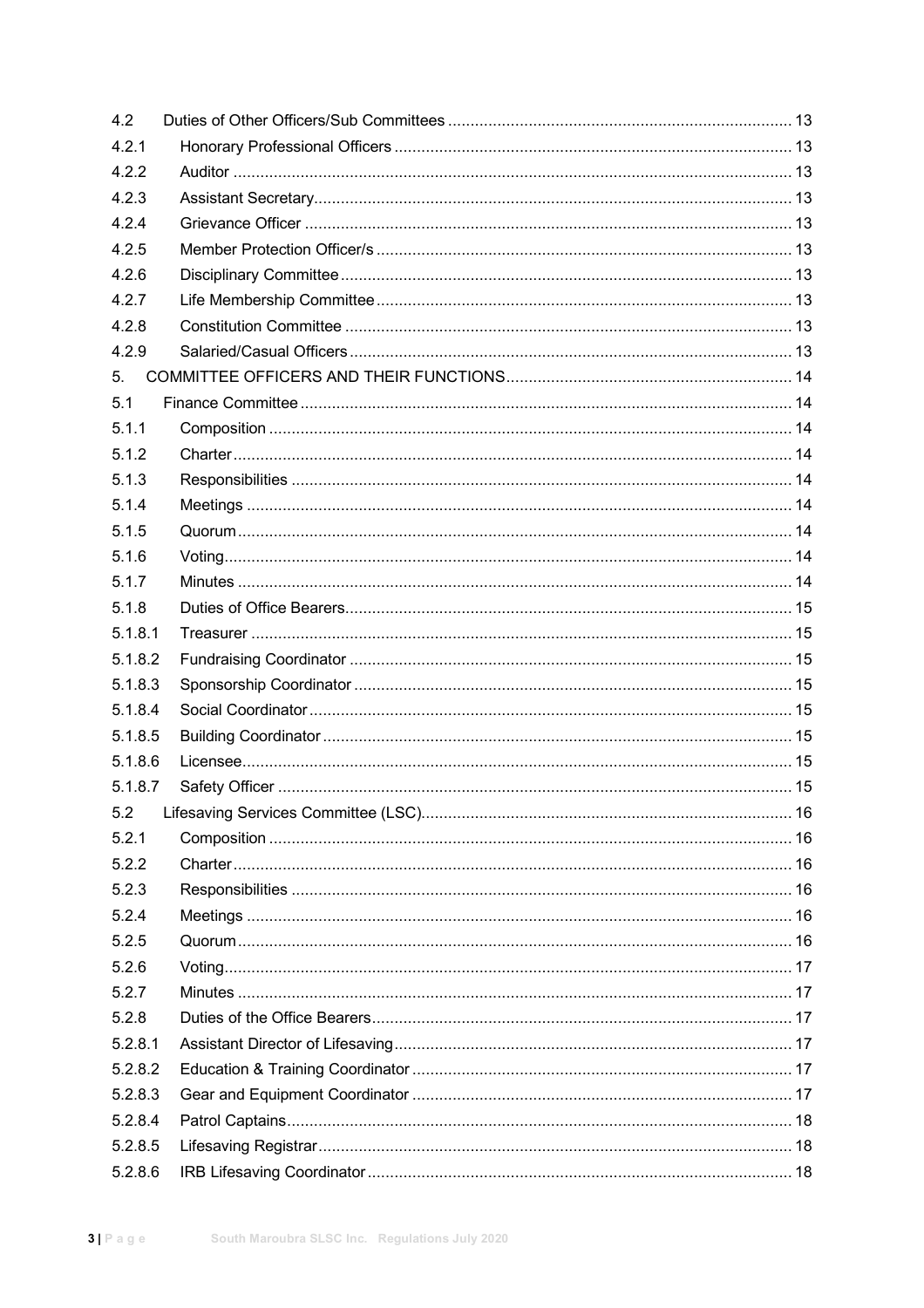| 5.2.8.7  |                                                                |  |
|----------|----------------------------------------------------------------|--|
| 5.3      |                                                                |  |
| 5.3.1    |                                                                |  |
| 5.3.2    |                                                                |  |
| 5.3.3    |                                                                |  |
| 5.3.4    |                                                                |  |
| 5.3.5    |                                                                |  |
| 5.3.6    |                                                                |  |
| 5.3.7    |                                                                |  |
| 5.3.8    |                                                                |  |
| 5.3.8.1  |                                                                |  |
| 5.3.8.2  |                                                                |  |
| 5.3.8.3  |                                                                |  |
| 5.3.8.4  |                                                                |  |
| 5.3.8.5  |                                                                |  |
| 5.3.8.6  |                                                                |  |
| 5.3.8.7  |                                                                |  |
| 5.3.8.8  |                                                                |  |
| 5.3.8.9  |                                                                |  |
| 5.3.8.10 |                                                                |  |
| 5.3.8.11 |                                                                |  |
|          |                                                                |  |
| 5.3.8.12 | Touring Team Manager - Summer/Touring Team Manager - Winter 22 |  |
| 5.4      |                                                                |  |
| 5.4.1    |                                                                |  |
| 5.4.2    |                                                                |  |
| 5.4.3    |                                                                |  |
| 5.4.4    |                                                                |  |
| 5.4.5    |                                                                |  |
| 5.4.6    |                                                                |  |
| 5.4.7    |                                                                |  |
| 5.4.8    |                                                                |  |
| 5.4.8.1  |                                                                |  |
| 5.4.8.2  |                                                                |  |
| 5.4.8.3  |                                                                |  |
| 5.4.8.4  |                                                                |  |
| 5.4.8.5  |                                                                |  |
| 5.4.8.6  |                                                                |  |
| 6.       |                                                                |  |
| 6.1      |                                                                |  |
| 6.2      |                                                                |  |
| 6.3      |                                                                |  |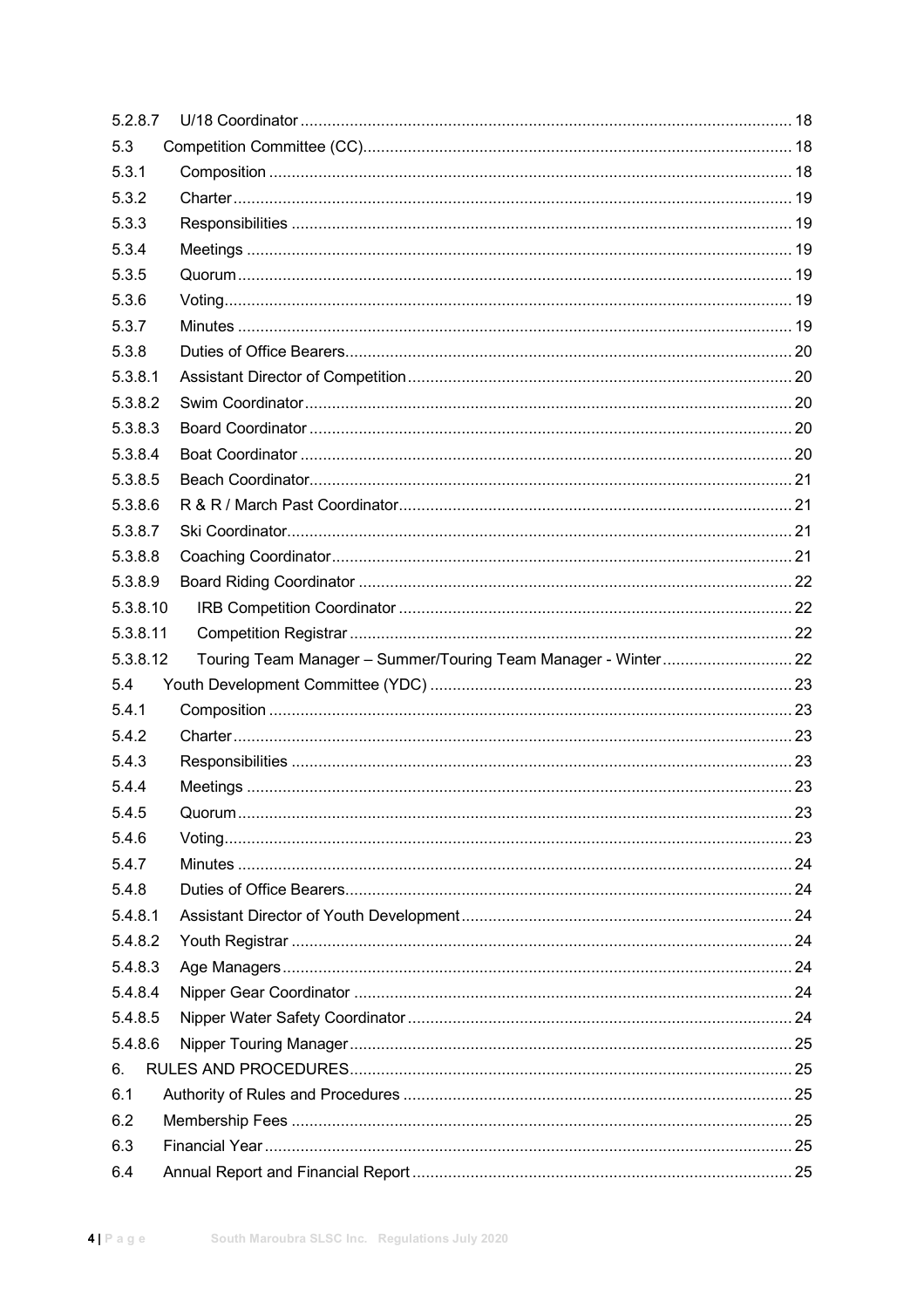| 6.5    |  |
|--------|--|
| 6.6    |  |
| 6.7    |  |
| 6.7.1  |  |
| 6.7.2  |  |
| 6.8    |  |
| 6.8.1  |  |
| 6.8.2  |  |
| 6.8.3  |  |
| 6.8.4  |  |
| 6.8.5  |  |
| 6.8.6  |  |
| 6.8.7  |  |
| 6.8.8  |  |
| 6.8.9  |  |
| 6.8.10 |  |
| 6.8.11 |  |
| 7.     |  |
| 7.1    |  |
| 7.2    |  |
| 7.3    |  |
| 8.     |  |
| 8.1    |  |
| 8.2    |  |
| 8.3    |  |
| 8.4    |  |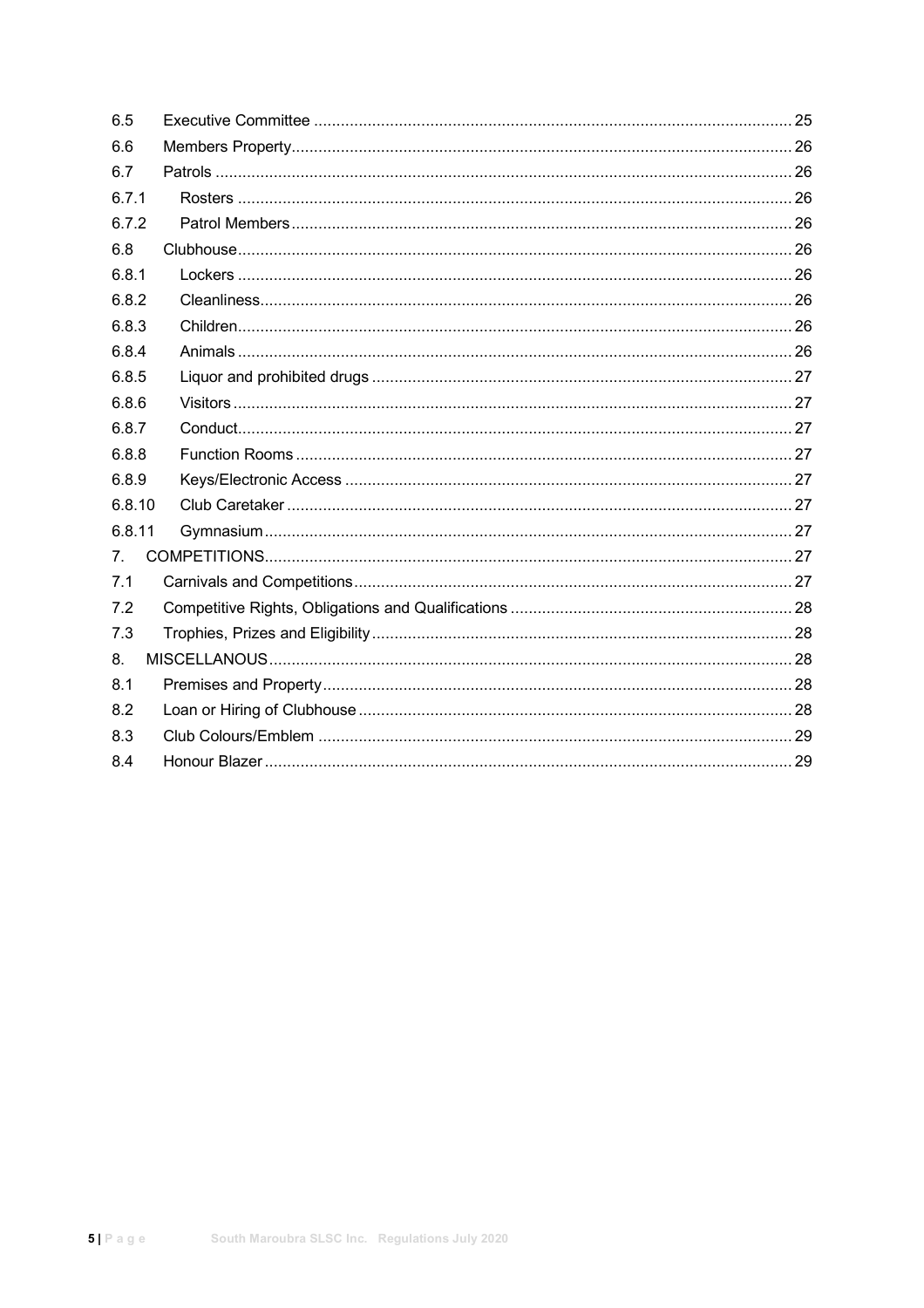# **The Regulations of South Maroubra Surf Life Saving Club Inc.**

#### *Regulation Version Control*

| Regulations: July 2020 | Regulations Adopted: Special General Meeting 26/7/2020 |  |
|------------------------|--------------------------------------------------------|--|
|                        |                                                        |  |
|                        |                                                        |  |

## **Background**

- a. These Regulations are made under rule 25 of the South Maroubra Surf Life Saving Club (SMSLSC) Constitution. They contain various directions and requirements of the Club which are binding on the Club and Members of the Club, but are not of a nature, which justifies inclusion in the SMSLSC Constitution. These Regulations are to be interpreted in accordance with and are subject to the SMSLSC Constitution.
- b. These Regulations are made for the dominant purpose of ensuring a safe and fair system or framework within which surf lifesaving at the Club may be regulated and conducted. These Regulations are not made for any anti-competitive purpose and in particular are not for the purpose of deterring or preventing a person from participating or competing in any competition or activity conducted or organised by the Club.
- c. Defined terms used in these Regulations have the same meaning as they would have if used in the Constitution.
- d. Any ruling by the Board of Management on the interpretation of these Regulations is final and conclusive for the purposes of the matter in respect of which the ruling is made.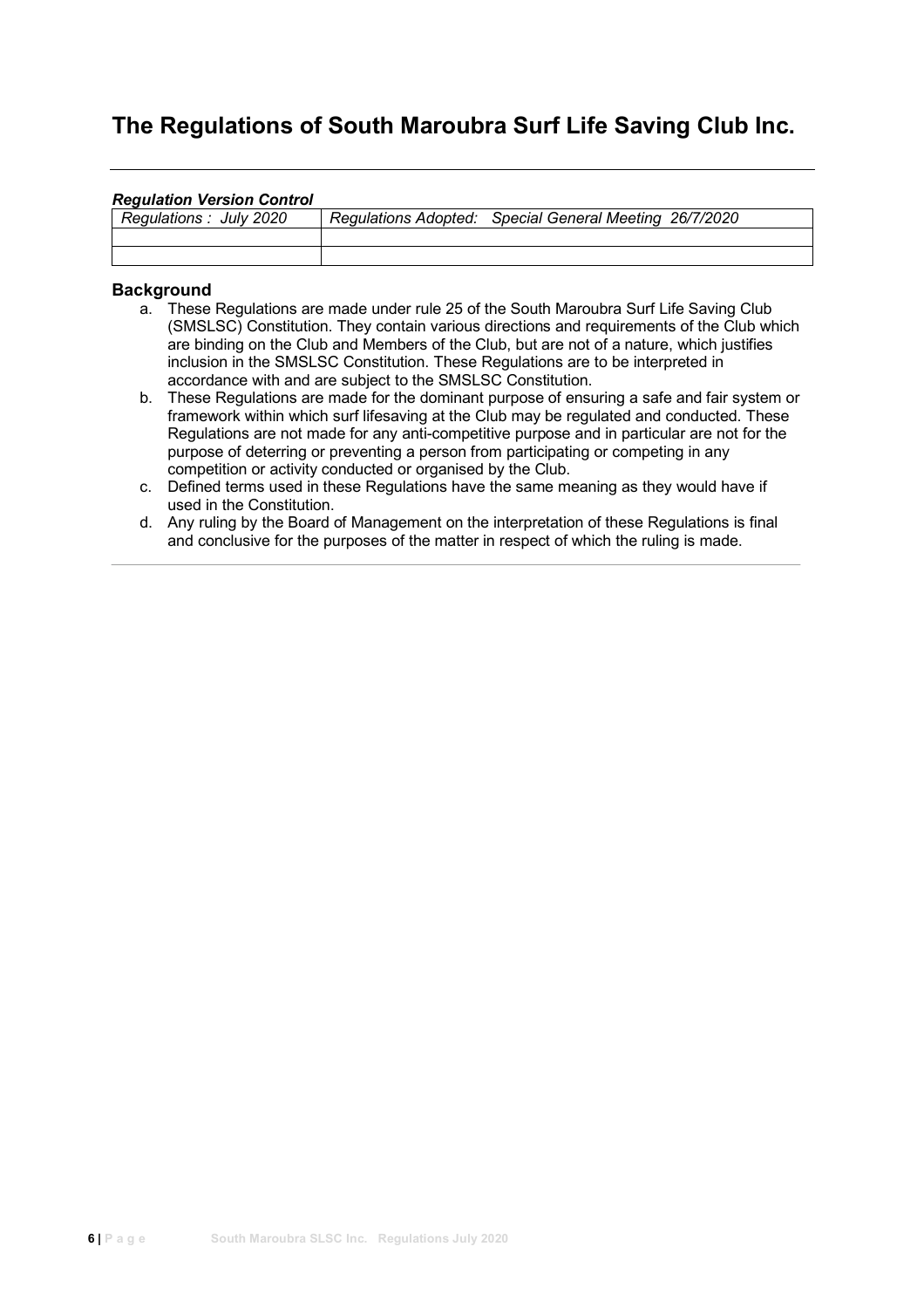# **1. MEMBERSHIP**

## **1.1 Membership Categories**

There are 5 general categories of membership as follows:

- a. Junior membership;<sup>1</sup>
- b. Active membership;<sup>2</sup>
- c. Community membership (non-patrolling and non-voting);
- d. Associate membership;<sup>3</sup>
- e. Honorary and Service membership(s) including Life Membership4.

## **1.2 Junior Membership**

## **1.2.1 Cadet (13-15 years)**

- a. Shall be a member of the age qualification as determined by SLSA requirements. (ie. U15 years). Shall obtain the required age appropriate award, the Surf Rescue Certificate, within the season of joining.
- b. Shall be required each season to pass the annual proficiency test in accordance with SLSA.
- c. Shall be required to fulfil patrol and club obligations.
- d. Shall be required to pay a membership fee as set annually by the Board.
- e. Shall not be eligible to vote or debate at General Meetings of the Club.

## **1.2.2 Junior Activity Member (5-13 years)**

- a. Shall be a minimum of five (5) years of age and up to maximum age of thirteen (13) years as determined by SLSA requirements.
- b. Shall be required to gain the relevant aged awards as required by SLSA.
- c. Shall be required to pay a membership fee as set annually by the Board.
- d. Shall not be eligible to vote or debate at General Meetings of the Club.

## **1.3 Active Membership**

## **1.3.1 Active 15 – 18 years**

- a. Shall be a minimum of fifteen (15) years of age and up to maximum age of eighteen (18) years as defined by SLSA.
- b. Shall hold the Bronze Medallion award or gain within the season of joining.
- c. Shall be required each season to pass the annual proficiency test in accordance with SLSA.
- d. Shall be required to fulfil patrol and club obligations.
- e. Shall be required to pay a membership fee as set annually by the Board.
- f. Shall be eligible to vote and debate at General Meetings of the Club.

## **1.3.2 Active Seniors 18 years and over**

- a. Shall be a minimum of eighteen (18) years of age as defined by SLSA.
- b. Shall hold a Bronze Medallion or gain within the season of joining.
- c. Shall be required each season to pass the annual proficiency test in accordance with SLSA.
- d. Shall be required to fulfil patrol and club obligations.
- e. Shall be required to pay a membership fee as set annually by the Board.
- f. Shall be eligible to vote and debate at General Meetings of the Club.

## **1.3.3 Reserve Active**

a. A member may apply in writing to the Board for transfer to Reserve Active membership providing they have had at least ten (10) years' service as an active member. Any Club Training Officer who instructs three (3) or more BM, SRC, IRB or ARTC squads in one season (maximum of two (2) seasons) will be entitled to one (1) year credited towards their 10 years on the beach. A member's patrol service record

 $\overline{a}$ <sup>1</sup> Could include former categories of Junior Activities Membership, Cadet Membership;

<sup>2</sup> Could include former categories of Active Membership, Reserve Active Membership, Award Membership

<sup>3</sup> Could include categories of Associate Membership, Probationary Membership, General Membership, or Leave/Restricted Membership;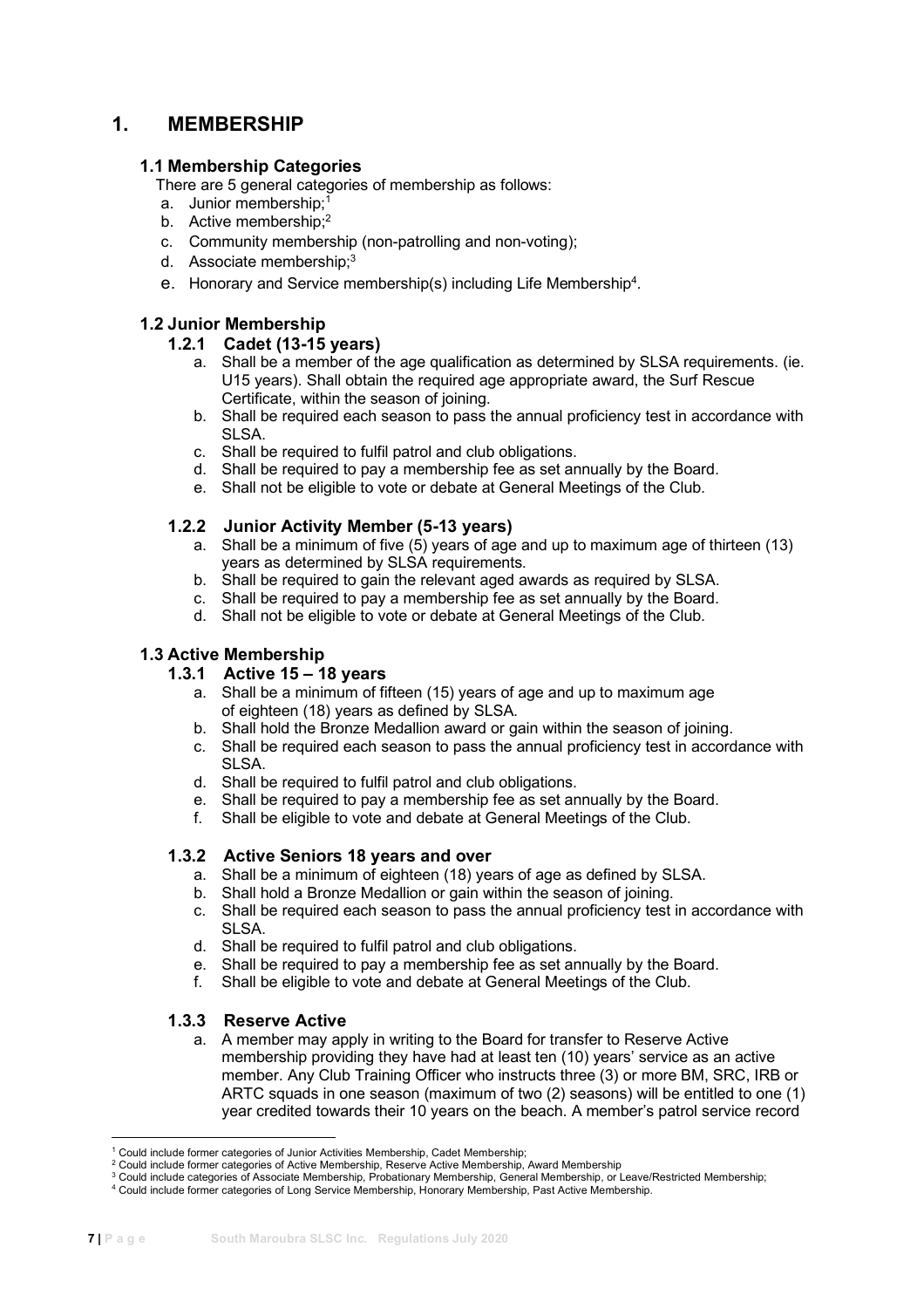shall be checked when making and application to ensure they meet the criteria. Ten (10) years active membership with another Club may entitle a member to apply for Reserve Active membership, providing they complete at least one (1) years active membership service with this Club.

- b. All reserve active members as a concession and a privilege for their ten (10) years' service, will be exempt from patrol duty unless called upon by the Club. All reserve active members who are called upon to do patrols must pass the annual proficiency test in accordance with SLSA.
- c. The ten (10) years qualifying period commences from the time the member gains the SLSA Bronze Medallion award.
- d. Shall be required to pay a membership fee as set annually by the Board.
- e. Shall be eligible to vote and debate at General Meetings of the Club.

#### **1.3.4 Award Membership**

- a. Award Members shall hold an SLSA award of one or more of the following qualifications: Surf Rescue Certificate, Radio Award, Resuscitation Certificate, Advance Resuscitation Certificate or First Aid Certificate. Award Members may be granted voting rights by the Club if they are undertaking lifesaving patrol duties.
- b. Such members may be called upon to perform patrol and/or other Club obligations within the scope of their qualifications providing they have passed the annual proficiency pertaining to their award in accordance with SLSA.
- c. Award members shall be required to pay a membership fee as set annually by the Board and are entitled to full use of the Club's facilities.
- d. Shall not be eligible to vote and debate at General Meetings of the club unless the member is fulfilling patrol and club obligations of the previous season.

## **1.4 Community Membership (non-patrolling and non-voting)**

Currently our Club is not offering this membership category.

## **1.5 Associate Membership**

#### **1.5.1 Associate Member**

- a. Shall have reached the age of thirty (30), however any disadvantaged applicant may be elected by the Board to Associate membership.
- b. Shall not be entitled to perform the duties of an active member.
- c. Shall not be eligible to vote at any meeting of the club.
- d. All applications for Associate membership must be approved by the Board.
- e. Shall not exceed twenty (20%) percent of the total membership of senior active, U/18, active reserve, long service and life membership of the Club.
- f. Shall be eligible for election to office, after twelve (12) months membership except for the positions that constitute the requirement of holding a Bronze Medallion.
- g. Shall be entitled to compete in Club events if member is the holder of the Surf Life Saving Australia Bronze Medallion award and has passed the annual proficiency test in accordance with SLSA.
- h. Shall be required to pay a membership fee as set annually by the Board.

#### **1.5.2 Probationary Member**

- a. Shall be the designation of any person for the time period between making application for membership and gaining of an award and/or the granting of a formal category of membership of the Club.
- b. Probationary members are not entitled to vote or debate at General Meetings of the Club.

#### **1.5.3 General Membership**

- a. General Membership may be granted to persons who may or may not hold an SLSA award and all applications must be approved by the Board.
- b. General Membership is available for Nipper Parents and South Maroubra Dolphins Winter Swimming Club members over the age of 18 years.
- c. Shall have limited privileges and access of the clubhouse to the time of Junior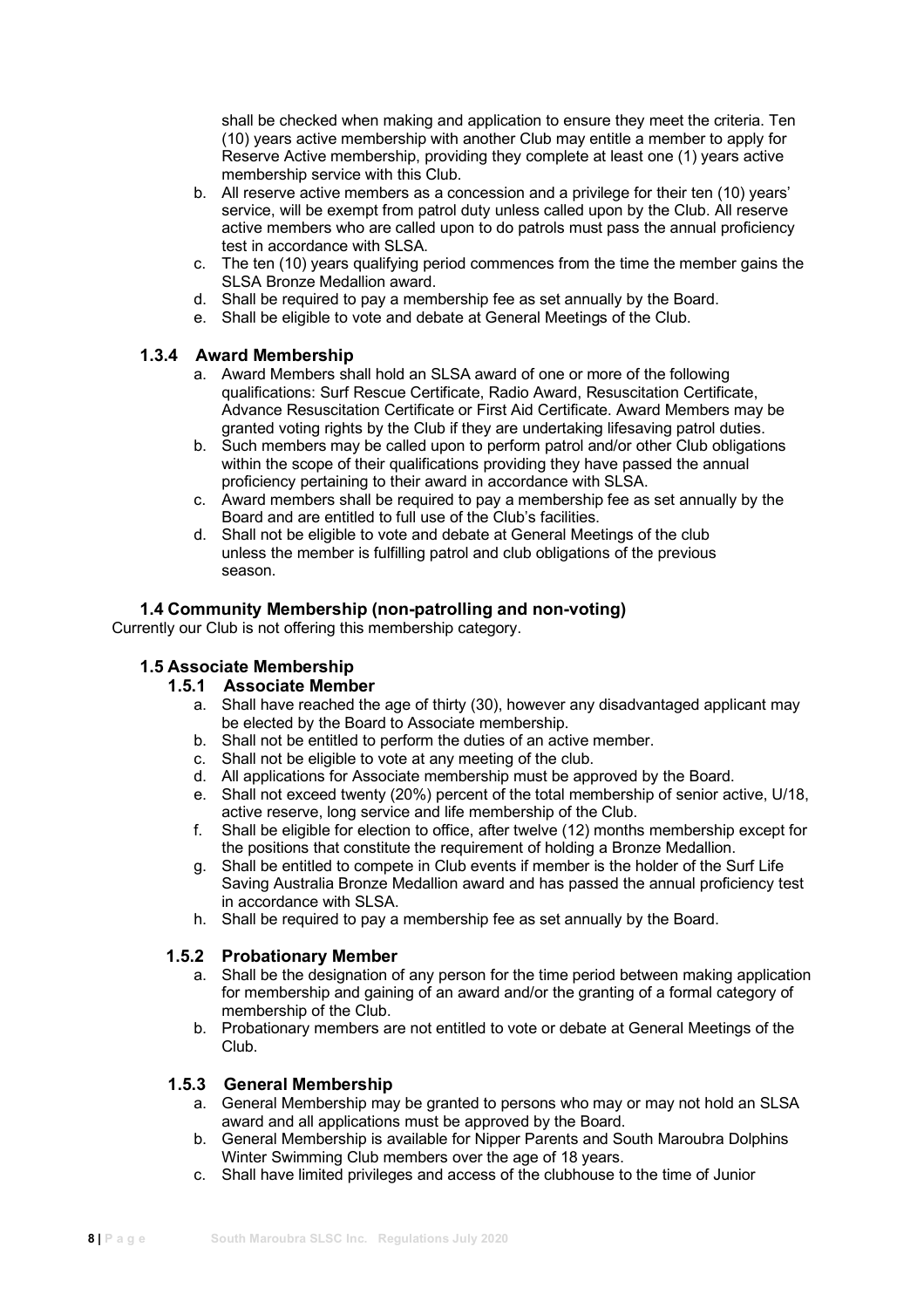Activity events or, South Maroubra Dolphins Winter Swimming Club events and/or social functions. (General Members who gain or hold a Bronze Medallion or Surf Rescue Certificate award during the season will be required to fulfil patrol and club obligations and will be granted the appropriate membership category of the Club other than General Membership.

- d. Shall be required to pay a membership fee asset annually by the Board.
- e. Shall not be eligible to vote or stand for an elected position at the Annual General Meeting of the Club.

## **1.5.4 Leave/Restricted Membership**

- a. Members may apply in writing to the Board for Leave/Restricted membership if they reside outside the State. No credit for active or long service membership of the Club will be credited for the period missed.
- b. A leave/restricted member shall be required to pay a membership fee as set annually by the Board.
- c. In time of conflict or if a member is called upon by the Australian Armed Forces, a member may be eligible to be credited with active membership providing the application in writing is made to the Board with supporting documents for the period missed.

## **1.6 Honorary and Service Membership**

#### **1.6.1 Long Service Member**

- a. A member may after fifteen (15) years membership as a senior active and/or active reserve member, apply for long service membership.
- b. Shall not be required to pass the annual proficiency test or be rostered for patrol duty.
- c. Shall be eligible to participate in Club events, however, in this case, must have passed the annual proficiency test in accordance with SLSA.
- d. Shall be required to pay a membership fee as set annually by the Board.

#### **1.6.2 Life Member**

- a. Shall be members who have done exceptional service and rewarded by the members of the Club with Life Membership.
- b. Life Members are entitled to vote and debate at General Meetings of the Club.
- c. Life Members are not required to pay an annual membership fee.

#### **1.6.3 Life Patrons/Patron**

The Club may elect Life Patron/s and Patron at the Annual General Meeting. Such officers shall have no voting rights and need not be members of the Club. These officers shall have the right to attend Annual and Special General Meetings of the Club and to speak or express opinions on business conducted at those meetings.

#### **1.6.4 Honorary Membership/Vice Patrons**

Honorary membership/Vice Patrons may be granted annually upon any person by two thirds (2/3) majority vote of the Board, if it is considered that such action is in the interest of the Club. Honorary members shall not be required to perform any active or official duties and shall not be entitled to vote at any meetings of the Club and shall not pay any membership fees.

#### **1.7 Dual Membership**

- a. Any individual member of a Club may be admitted as an individual member of another Club or Clubs, providing such member has 'clearance" as provided for in SLSA's Clearances/Transfer Policy.
- b. Any competing individual member shall not participate in any inter club competition as a representative of more than any one competition season unless and until their "competitive rights" have been transferred as provided for in SLSA's Competitive Rights Transfer Policy.
- c. Any competing individual member who is an individual member of more than one Club shall be entitled to compete in intra-Club events of all such Clubs.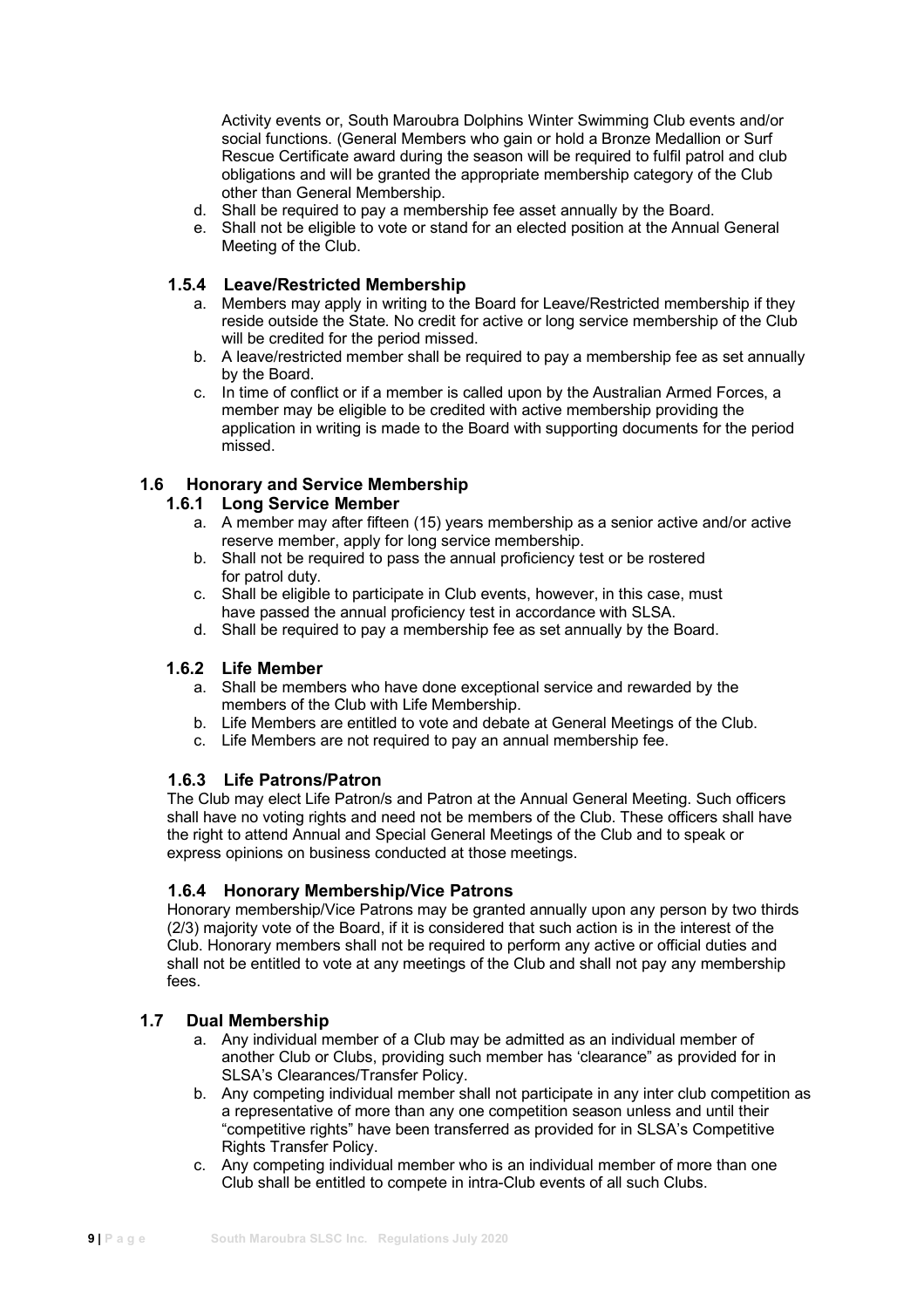## **1.8 Voting Rights**

Membership voting rights shall be limited to Active, Long Service and Life Members who are financial members of the Club. And Award Members who is fulfilling patrol and club obligations of the previous season.

# **2. DIRECTORS/BOARD OF MANAGEMENT**

## **2.1 President**

The President shall: -

- a. Be the nominal head of South Maroubra Surf Life Saving Club Incorporated and will act as President of any Board meeting or Annual General Meeting or Special General Meeting during their elected period in this position and is present.
- b. Be the holder of the Bronze Medallion award of Surf Life Saving Australia.
- c. Have the right to attend all committees and sub committees and shall be ex-officio of all with full voting rights, or their representative.
- d. Administer and be responsible for all affairs of the Club and uphold the rules.
- e. In consultation with the Board and incorporating all other committees' strategic plans draw up a Club strategic plan and continually overview and update same.
- f. Be the media spokesperson for the Club.
- g. Attend Branch and District Meetings as required.

## **2.2 Vice President**

The Vice President shall: -

- a. Assist the President in carrying out their duties and in their absence shall deputise and assume the responsibility for the President.
- b. Be the holder of the Bronze Medallion award of Surf Life Saving Australia.
- c. Convene and chair the meetings of the Disciplinary Committee of the Club.
- d. Initiate, organise and otherwise control such special projects that are referred by the Board.

## **2.3 Secretary/Public Officer**

The Secretary/Public Officer shall: -

- a. Be the Public Officer of the Club and perform the functions of a public officer as part of the duties of the Secretary.
- b. Provide notice of, compile an agenda for and maintain the minutes of all Board, Annual General Meetings and Special General Meetings.
- c. Be responsible to ensure that a register of all members is kept up to date.
- d. Conduct all correspondence, receive incoming mail and minutes and distribute to appropriate committee members. Keep appropriate record of all correspondence, minutes and similar in files readily available to the Club.
- e. Shall have available at the request of a member (and at all meetings) a copy of the Club Constitution and Regulations.
- f. Ensure correct membership categories are allocated to members.
- g. Assist the Youth Development Committee with Junior Activity registration days.
- h. Be responsible for the production and distribution of the Club's newsletter.
- i. Compile the Club's annual report.
- j. Initiate, organise and otherwise control such special projects that are referred by the Board.
- k. Ensure the distribution of all committee minutes to Board members prior to Board meetings.
- l. Coordinate all social media, and electronic communications to members.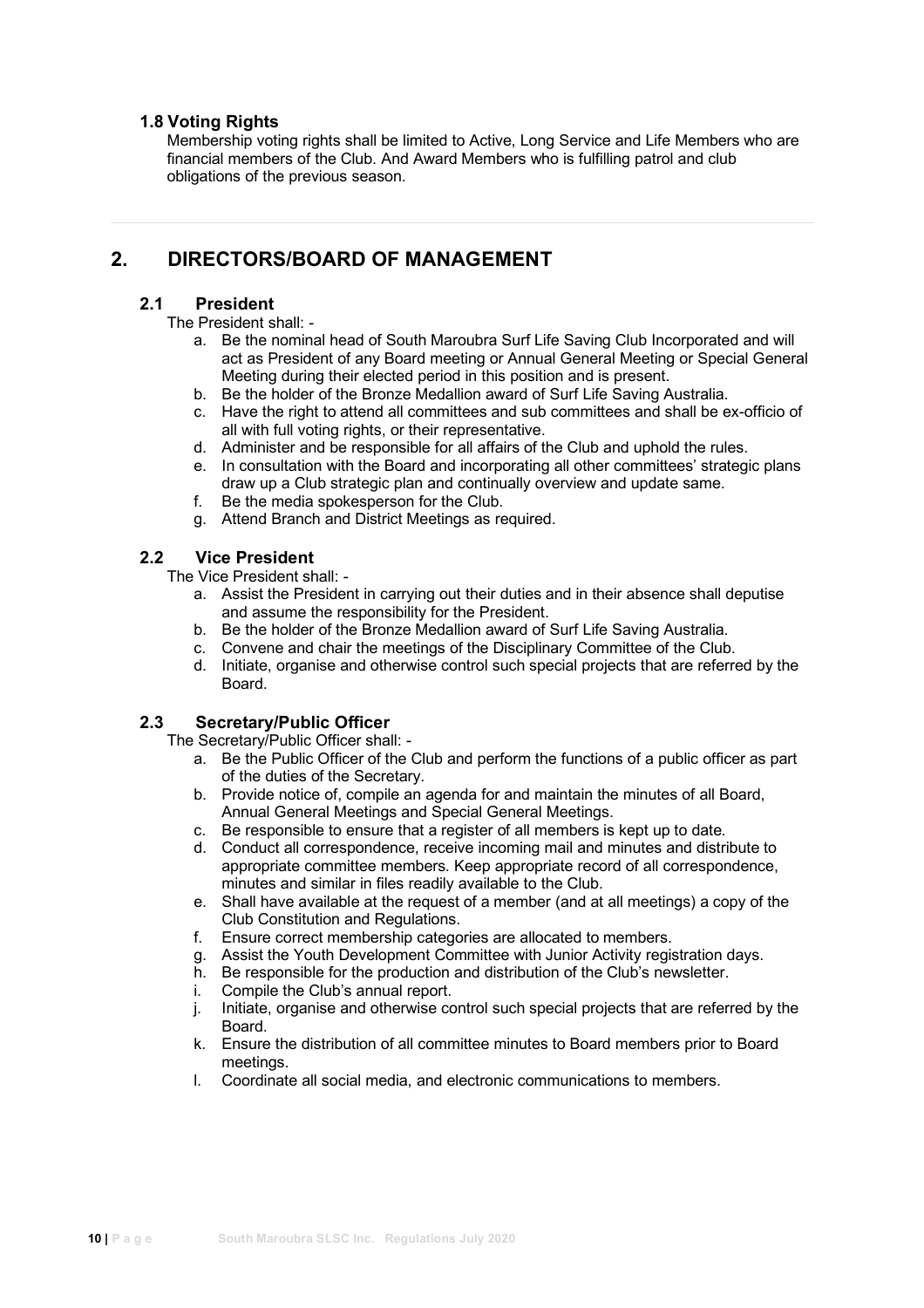## **2.4 Director of Finance**

The Director of Finance shall: -

- a. Be the Chairman of the Finance Committee.
- b. In consultation with their committee develop a financial plan including budgets, which shall be presented to the Board for endorsement and this plan should be continually reviewed and updated.
- c. Initiate, organise and otherwise control such special projects that are referred by the Board.
- d. Oversee and be responsible for all activities and duties of the officers of the Finance Committee.
- e. Supervise the hiring of the Club premises to members and outside organisations which must first have the approval of the Board and shall control booking dates, hours and collection of fees.
- f. Oversee and be responsible for bar staff, and cleaners in relation to Club functions and hiring with the Club Licensee.

## **2.5 Director of Life Saving Services**

The Director of Life Saving Services shall: -

- a. Be the holder of the Bronze Medallion award of Surf Life Saving Australia and have been an active surf lifesaver for a minimum of 5 years.
- b. Be the Chairman of the Lifesaving Services Committee.
- c. In consultation with their committee develop a Lifesaving Development Plan which shall be presented to the Board for endorsement and this plan should be continually reviewed and updated.
- d. Before the commencement of each season, shall draw up a roster of patrols and patrol captains and a calendar of events for approval by the Board.
- e. Generally, supervise and police all lifesaving patrols throughout the season.
- f. Responsible for the annual proficiency test as laid down by SLSA.
- g. Have jurisdiction over members in all Club lifesaving activities and control the discipline of members in relation to patrols.
- h. Initiate, organise and otherwise control such special projects that are referred by the Board.
- i. Oversee and be responsible for all activities and duties of the officers of the Lifesaving Services Committee.

#### **2.6 Director of Competition**

The Director of Competition shall: -

- a. Be the holder of the Bronze Medallion award of Surf Life Saving Australia.
- b. Be Chairman of the Competition Committee.
- c. In consultation with their committee develop a Competition Development Plan, which shall be presented to the Board for endorsement and this plan should be continually reviewed and updated.
- d. Responsible for members entries for inter Club and Championship carnivals.
- e. Initiate, organise and otherwise control such special projects that are referred by the Board.
- f. Oversee and be responsible for the activities and duties carried out by the Competition committee.

## **2.7 Director of Youth Development**

The Director of Youth Development shall: -

- a. Be the holder of the Bronze Medallion award of Surf Life Saving Australia.
- b. Be the Chairman of the Youth Development Committee.
- c. In consultation with his committee develop a Youth Development Plan, which shall be presented to the Board for endorsement and this plan should be continually reviewed and updated.
- d. Be responsible for all activities relating to Junior Activity members.
- e. Initiate, organise and otherwise control such special projects that are referred by the Board.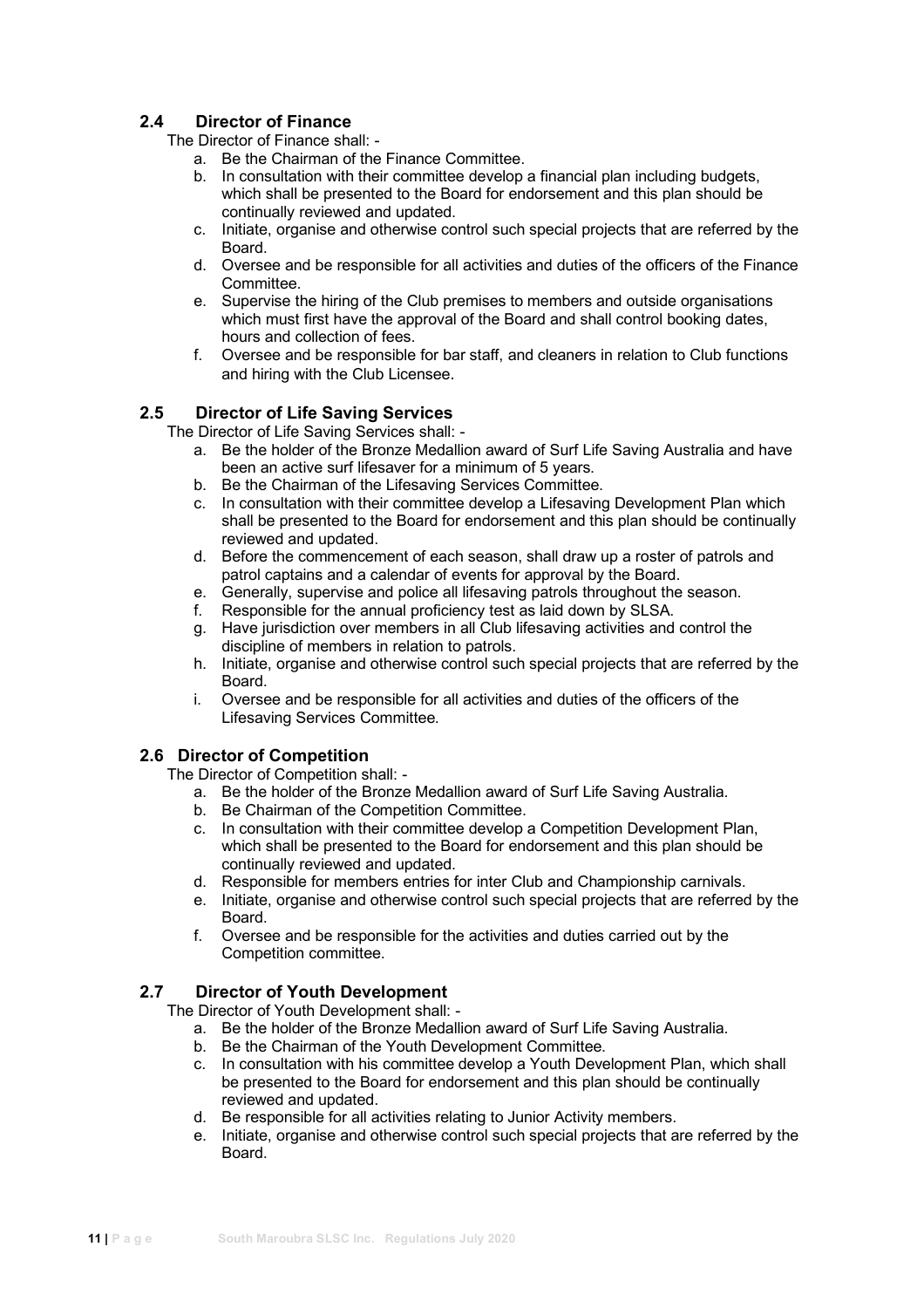- f. Oversee and be responsible for the activities and duties of the officers of the Youth Development Committee.
- g. Attend Branch meetings as required.

## **2.8 Remuneration of Directors**

- a. No Director of the Board of Management shall receive remuneration for work carried out as a Director of the Club.
- b. The Directors of the Board of Management are entitled to receive reimbursements and/or expenses for work carried out as a Director. Any such reimbursement will be shown in the Annual Report/Financial Statement.

## **3. MEETINGS AND MANAGEMENT**

## **3.1 General Meetings**

General meetings of SMSLSC are authorised under rules 14 to 17 of the SMSLSC Constitution and are conducted as an Annual General Meeting or a Special General Meeting at which all SMSLSC members may attend.

## **3.2 Board Meetings**

Board meetings are authorised and conducted under rules 19 to 24 of the SMSLSC Constitution.

## **3.3 Delegation of Authority**

- a. The Board may under rule 18 of the SMSLSC Constitution, create, establish or appoint from amongst its own members, or otherwise, special committees, subcommittees, individual officers and consultants to carry out such duties and functions, and with such powers as the Board determines.
- b. The authority of committees and other advisors who may be delegated duties and functions from time to time will be determined by the Board with any specific terms of reference for that committee or advisor.
- c. All appointed committees cannot bind the Club and shall report directly to a nominated member(s) as determined by the Board.

## **4. COMMITTEES AND ADVISORS**

## **4.1 Authorisation**

- a. By this Regulation the Board has delegated authority to make appointments under Rule 22 of the SMSLSC Constitution committees to assist in the management of the Club including without limitation the following committees/advisors:
	- Honorary Professional Officers (appointed by Board)
	- Auditor (appointed by Board)
	- Assistant Secretary (elected at AGM)
	- Grievance Officer (appointed by Board)
	- Member Protection Officers/s (appointed by Board)
	- Disciplinary Committee (elected at AGM)
	- Constitution Committee (elected at AGM)
	- Life Membership Committee (elected at AGM)
- b. Any appointments made under this Regulation have the appropriate terms of delegation and reference, and appointments may be reviewed and overturned by the Board.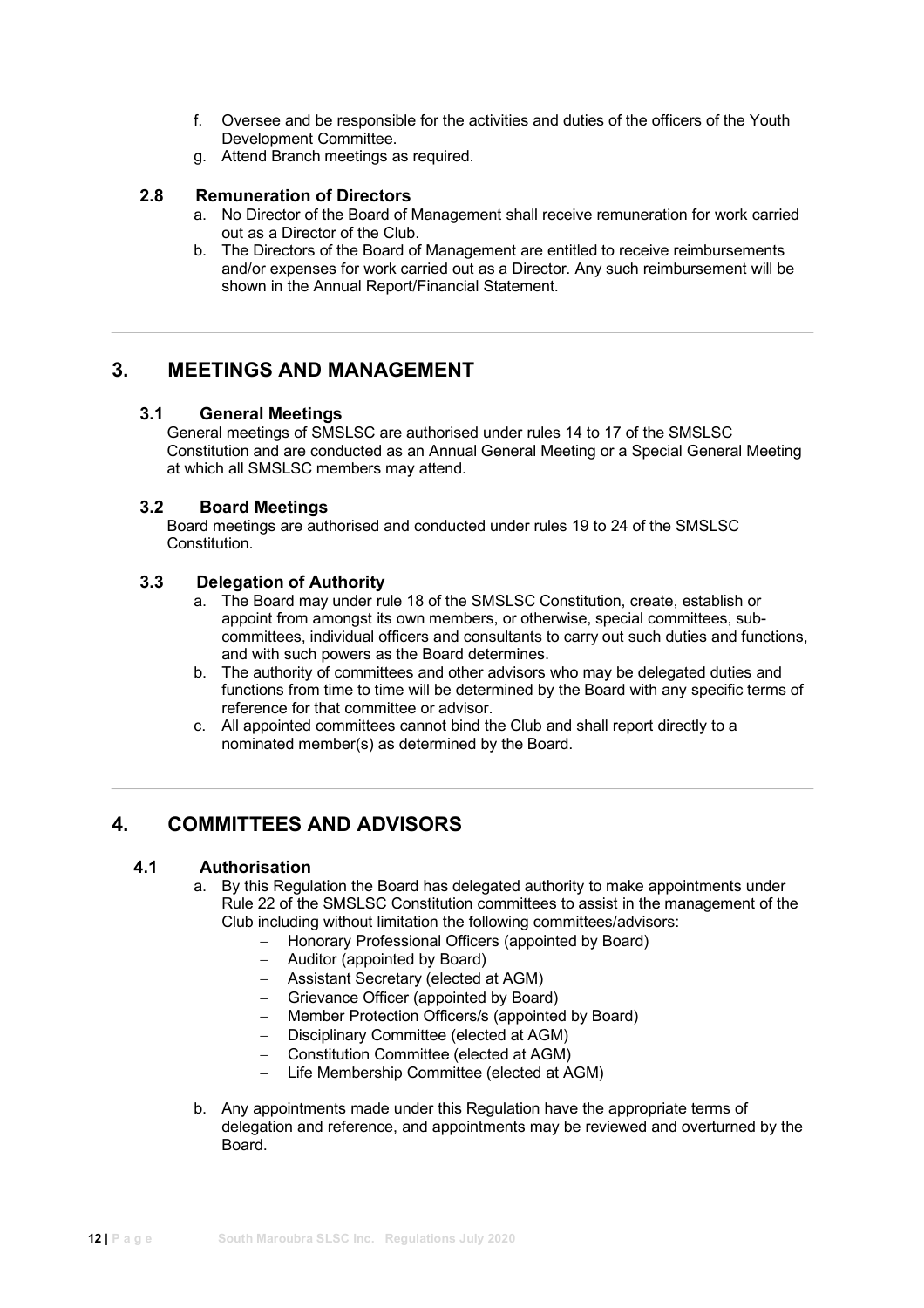## **4.2 Duties of Other Officers/Sub Committees**

## **4.2.1 Honorary Professional Officers**

The Club may appoint such officers from time to time in an honorary capacity, in that professional sphere that would assist the good management of the Club and the welfare of its members.

## **4.2.2 Auditor**

The Finance Director shall present the books of the Club to the Auditor for examination prior to the printing of the Annual Report and Financial Report. The Auditor shall provide a written statement of the Club's financial affairs which shall form a part of the annual report.

## **4.2.3 Assistant Secretary**

The Assistant Secretary shall:

- a. Be responsible to the Club Secretary.
- b. Assist the Secretary in carrying out duties and in their absence shall deputise for the Secretary.
- c. When deputising for the Secretary, the position does allow voting on any committees to which they may attend on behalf of the Secretary.

## **4.2.4 Grievance Officer**

- a. A Grievance Officer can be appointed by the Board as and when required.
- b. Direct responsibility to the Club President.

## **4.2.5 Member Protection Officer/s**

- a. A Member Protection Officer (MPIO) provides information about the rights, responsibilities and options available to an individual making a complaint.
- b. The MPIO listens and acts as a sounding board but they do not investigate or get involved in the complaint.
- c. Direct responsibility of an MPIO is to the Club President.
- d. MPIO/s must have completed the training for role as provided by 'Play by the Rules' (online) and face to face training with the Department of Sport.

## **4.2.6 Disciplinary Committee**

- a. The Disciplinary Committee shall consist of the Vice President (Convenor) and four (4) Life Members as elected at the Annual General Meeting.
- b. The Disciplinary Committee shall deal with all actions referred to them by the Board.
- c. The Disciplinary Committee process will be as per the Club Constitution Rule 12.

#### **4.2.7 Life Membership Committee**

- a. The Life Membership Committee shall consist of a minimum of two (2) Life Members and two (2) members eligible to stand/vote for office as elected at the Annual General Meeting.
- b. The Life Membership Committee shall appoint a convenor from this committee who shall act as the Chairman of this committee and shall be entitled to a casting vote.
- c. The Life Membership Committee shall deal with all nominations for Life Membership as provided to them by the Club Secretary.

## **4.2.8 Constitution Committee**

- a. The constitution committee shall consist of four (4) members elected at the Annual General Meeting, with a minimum of 2 Life Members.
- b. The committee shall deal with all matters referred to them by the Board and report to the Board its recommendation or any changes or alterations to the Regulations and/or Constitution of the Club.

#### **4.2.9 Salaried/Casual Officers**

- a. The Board may employ salaried/casual officers to assist in the management of the Clubs affairs.
- b. The Board may from time to time determine the functions, terms and conditions of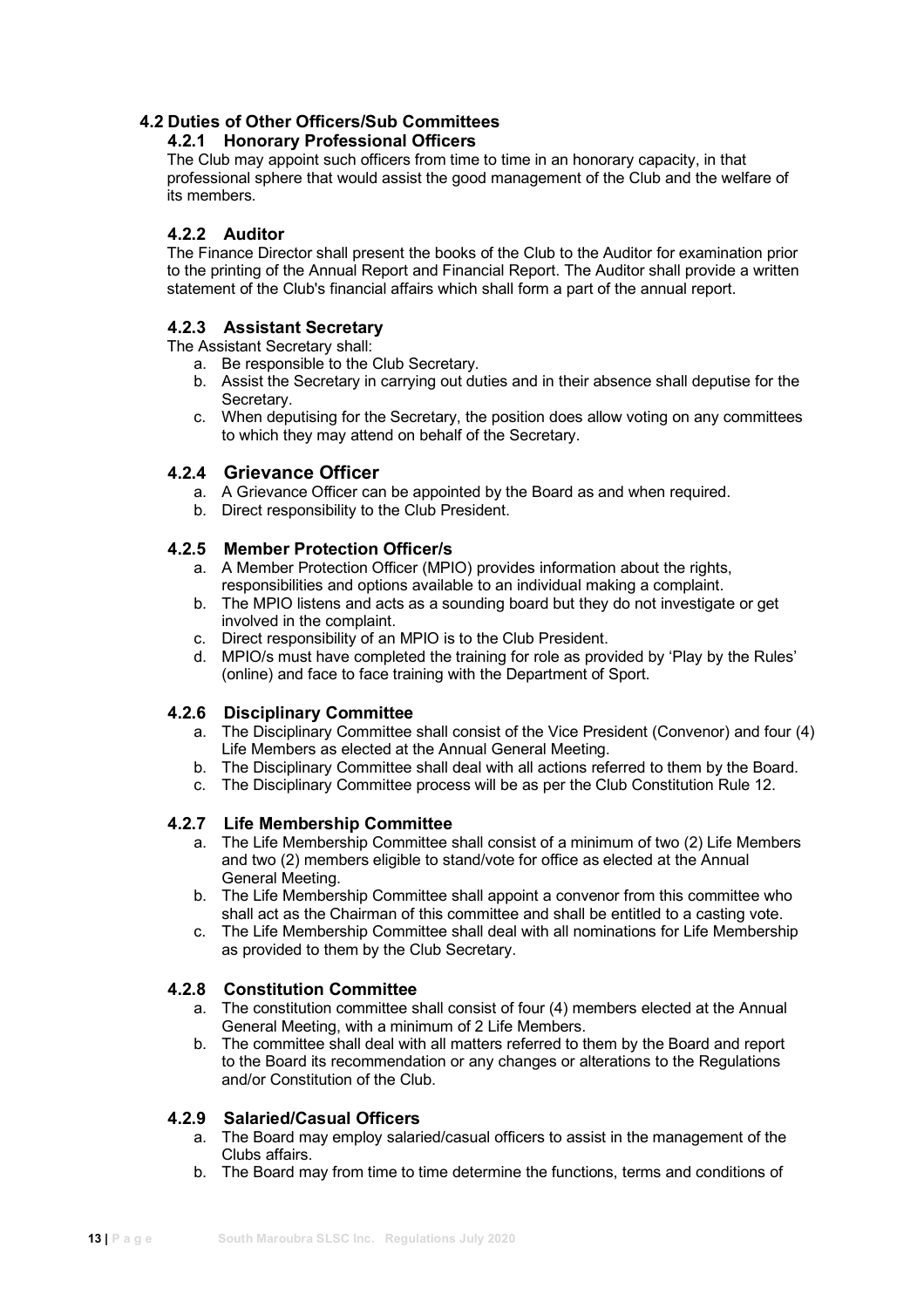employment and renumeration of officers employed under this Regulation and may direct that the officer be responsible to a specified officer or officers of the Club.

# **5. COMMITTEE OFFICERS AND THEIR FUNCTIONS**

## **5.1 Finance Committee**

## **5.1.1 Composition**

- a. The Finance Committee shall comprise:
	- Finance Director (who shall act as Chairman) (elected at AGM)
	- Treasurer (elected at AGM)
	- Fundraising Coordinator (elected at AGM)
	- Sponsorship Coordinator (elected at AGM)
	- Social Coordinator (elected at AGM)
	- Building Coordinator (elected at AGM)
	- Licensee (elected at AGM)
	- Safety Officer (elected at AGM)
- b. The Finance Committee shall have the authority to co-opt the services of other persons to provide advice and/or assistance on specific matters from time to time.
- c. Visitors and/or observers may attend meetings by prior arrangement of the meeting.
- d. In the event of the absence of the Finance Committee Chairman, the meeting shall appoint one of its members to act during such absence.

## **5.1.2 Charter**

- a. The Finance Committee reports via the Finance Director to the Board
- b. The Finance Committee shall be responsible for the financial affairs of the Club.

## **5.1.3 Responsibilities**

The Finance Committee shall: -

- a. Prepare, monitor and control budgets and ensure correct accounts and records are kept of all financial affairs of the Club. A financial statement and account balances are to be submitted to each Board meeting. Final approval of accounts for payment will be given by the Board.
- b. Be responsible for fundraising activities of the Club.
- c. Organise Club social activities.
- d. Prepare and implement plans for improving social activities among members.
- e. Oversee all building matters.
- f. Be responsible for preparation of Club sponsorship proposals.
- g. Attend to matters referred by the Board and other committees
- h. Prepare a budget at the commencement of each season for a 12-month period incorporating all budgets received from other committees.

#### **5.1.4 Meetings**

Finance Committee meetings shall be held regularly and as called by the Director of Finance prior to a Board meeting.

## **5.1.5 Quorum**

The quorum for any Finance Committee meeting shall be 4 members.

#### **5.1.6 Voting**

All listed members including the Finance Committee Chairman shall be entitled to one vote only on any resolution at all meetings of the Finance Committee at which they are present in person. The Chairman shall be allowed a casting vote.

#### **5.1.7 Minutes**

- a. The Finance Committee Chairman or their nominee shall take full and accurate minutes of the Finance Committee meetings.
- b. The minutes shall be promptly distributed to members of the committee and a copy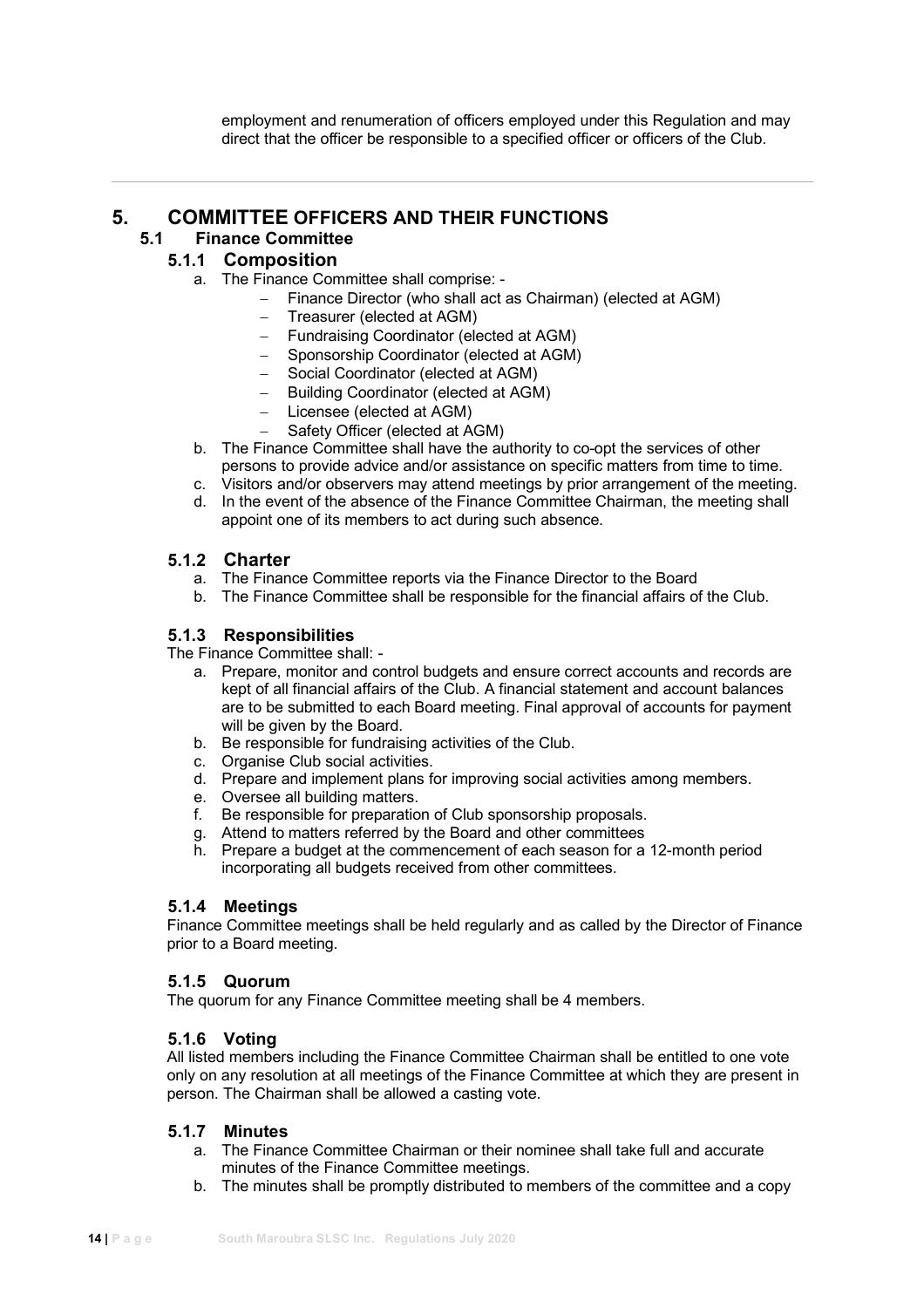given to the Club Secretary for further distribution to the Board for their endorsement/rejection of minutes and decisions of the meeting.

#### **5.1.8 Duties of Office Bearers**

## **5.1.8.1 Treasurer**

The Treasurer shall: -

- a. Be responsible to the Finance Director and shall be a member of the finance committee.
- b. Be responsible for the day to day financial matters of the Club.
- c. Be responsible for the receipting of all membership fees.
- d. Report in writing to each Finance Committee meeting.

## **5.1.8.2 Fundraising Coordinator**

The Fundraising Coordinator shall: -

- a. Be responsible to the Finance Director and shall be a member of the finance committee.
- b. Organise and be responsible for fundraising activities undertaken by the Club.
- c. Report in writing to each Finance Committee meeting.

## **5.1.8.3 Sponsorship Coordinator**

The Sponsorship Coordinator shall: -

- a. Be responsible to the Finance Director and shall be a member of the finance committee.
- b. Prepare sponsorship proposals for the Club with the Director of Finance.
- c. Report in writing to each Finance Committee meeting.

#### **5.1.8.4 Social Coordinator**

The Social Coordinator shall: -

- a. Be responsible to the Finance Director and shall be a member of the finance committee.
- b. Recommend, organise and supervise the conduct of social functions held by the Club.
- c. Report in writing to each Finance Committee meeting.

## **5.1.8.5 Building Coordinator**

The Building Coordinator shall: -

- a. Be responsible to the Finance Director and shall be a member of the finance committee.
- b. Be responsible for the supervision of the Club resident Caretaker and their duties.
- c. Supervise the care and maintenance of Club equipment and facilities, other than first aid, patrol, competition or lifesaving equipment
- d. Initiate a building and maintenance plan for the Club which should be continually updated.
- e. Report in writing to each Finance Committee meeting.

## **5.1.8.6 Licensee**

The Licensee shall: -

- a. Be responsible to the Finance Director and shall be a member of the Finance Committee.
- b. Be responsible in ensuring all licensing laws, rules and information are upheld by the club.
- c. Hold relevant qualifications as required by a Licensee.
- d. Report in writing to each Finance Committee meeting.

## **5.1.8.7 Safety Officer**

The Club Safety Officer shall:

- a. Be responsible to the Finance Director and shall be a member of the Finance Committee.
- b. Liaise with the Branch, SLSNSW, and SLSA where required.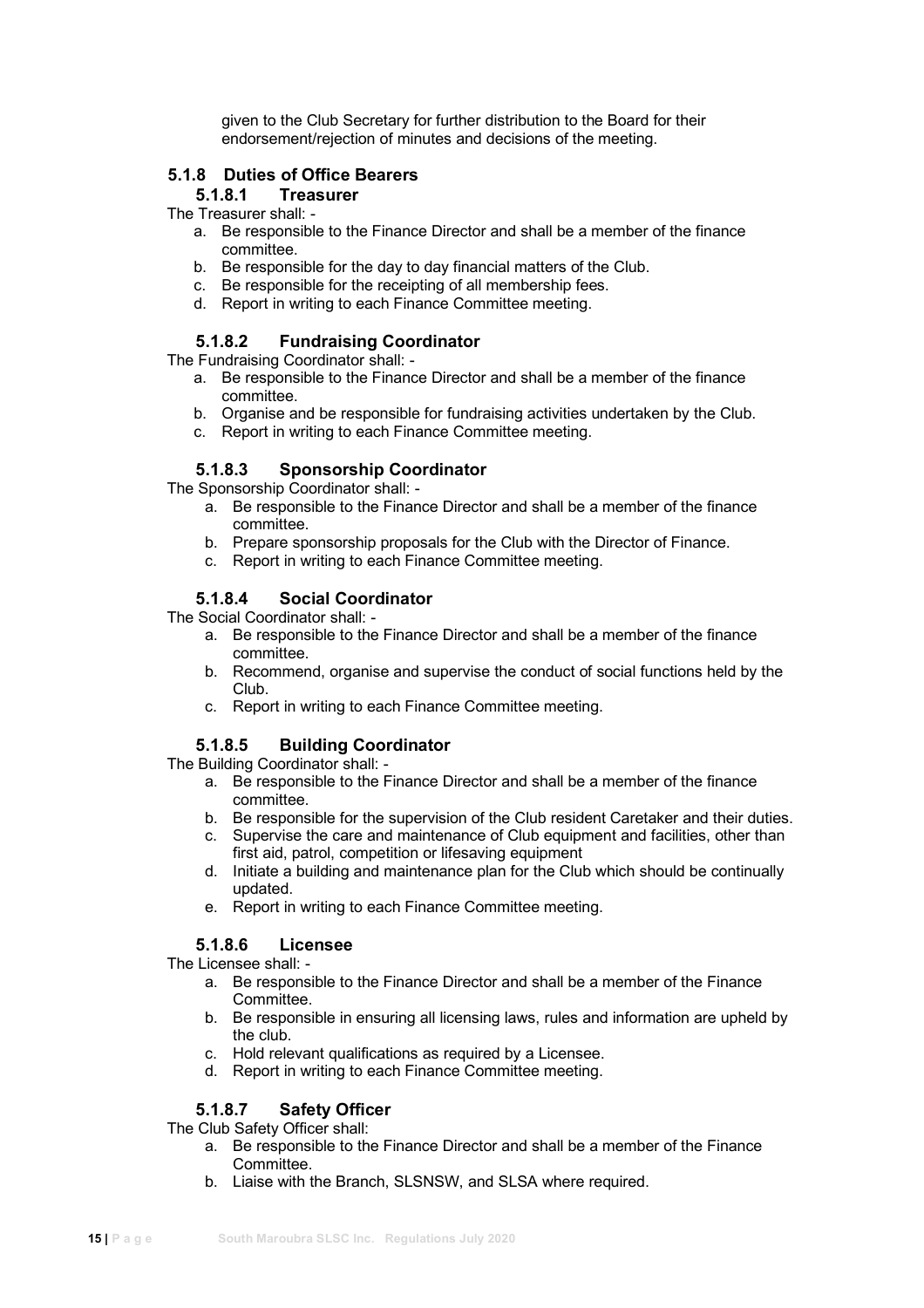- c. Perform Risk Management responsibility for the Club.
- d. Supervise Injury Reporting and Injury Management liaising with the Club Secretary.
- e. Report in writing to each Finance Committee meeting.

## **5.2 Lifesaving Services Committee (LSC)**

## **5.2.1 Composition**

- a. The Lifesaving Services Committee shall comprise:
	- Director of Lifesaving Services (who shall act as Chairman) (elected at AGM)
	- Assistant Director of Lifesaving (elected at AGM)
	- Education & Training Coordinator (elected at AGM)
	- Gear & Equipment Coordinator (elected at AGM)
	- Patrol Captains (appointed by LSC)
	- Lifesaving Registrar (elected at AGM)
	- IRB Lifesaving Coordinator (elected at AGM)
	- U18 Coordinator (elected at AGM)
- b. The Lifesaving Services Committee shall have the authority to co-opt the services of other persons to provide advice and/or assistance specific matters from time to time.
- c. Visitors and/or observers may attend meetings by prior agreement of the meeting.
- d. In the event of the absence of the Life Saving Services Chairman, the meeting shall appoint one of its members to act during such absence.

## **5.2.2 Charter**

Duties and functions shall be as follows: -

- a. The Lifesaving Services Committee reports via the Director of Lifesaving Services to the Board.
- b. The Lifesaving Services Committee shall be responsible for the lifesaving and education business of the club.
- c. The Lifesaving Services Committee shall support and coordinate all matters in relation to members having access to appropriate SLSA awards and other qualifications.

## **5.2.3 Responsibilities**

The Lifesaving Services Committee shall: -

- a. Compile the patrol roster, calendar and patrol obligations for the season, which are circulated to all members prior to the commencement of the season.
- b. Shall deal with all matters of discipline in respect to patrols.
- c. May exempt active members who carry out regular rostered patrol services with the Support Operations services within the Branch. Such exemptions must be requested in writing to the Lifesaving Services Committee from the member.
- d. May grant patrol exemption to the members of the Board.
- e. Keep the members informed of all lifesaving and education and training activities within the Club.
- f. Supervise and conduct the annual proficiency test as laid down by SLSA.
- g. Prepare a budget at the commencement of each season for a 12-month period to be presented to the Director of Finance.
- h. Encourage members to gain maximum qualifications to carry out their duties.
- i. Organise events that will educate the public in matters of water safety and the understanding of beach conditions.
- j. Prepare and implement plans to attract new members.

## **5.2.4 Meetings**

Lifesaving Services Committee shall be held monthly during September to April each season and then as required prior to a Board meeting.

#### **5.2.5 Quorum**

The quorum for any Lifesaving Services Committee meeting shall be four (4) members.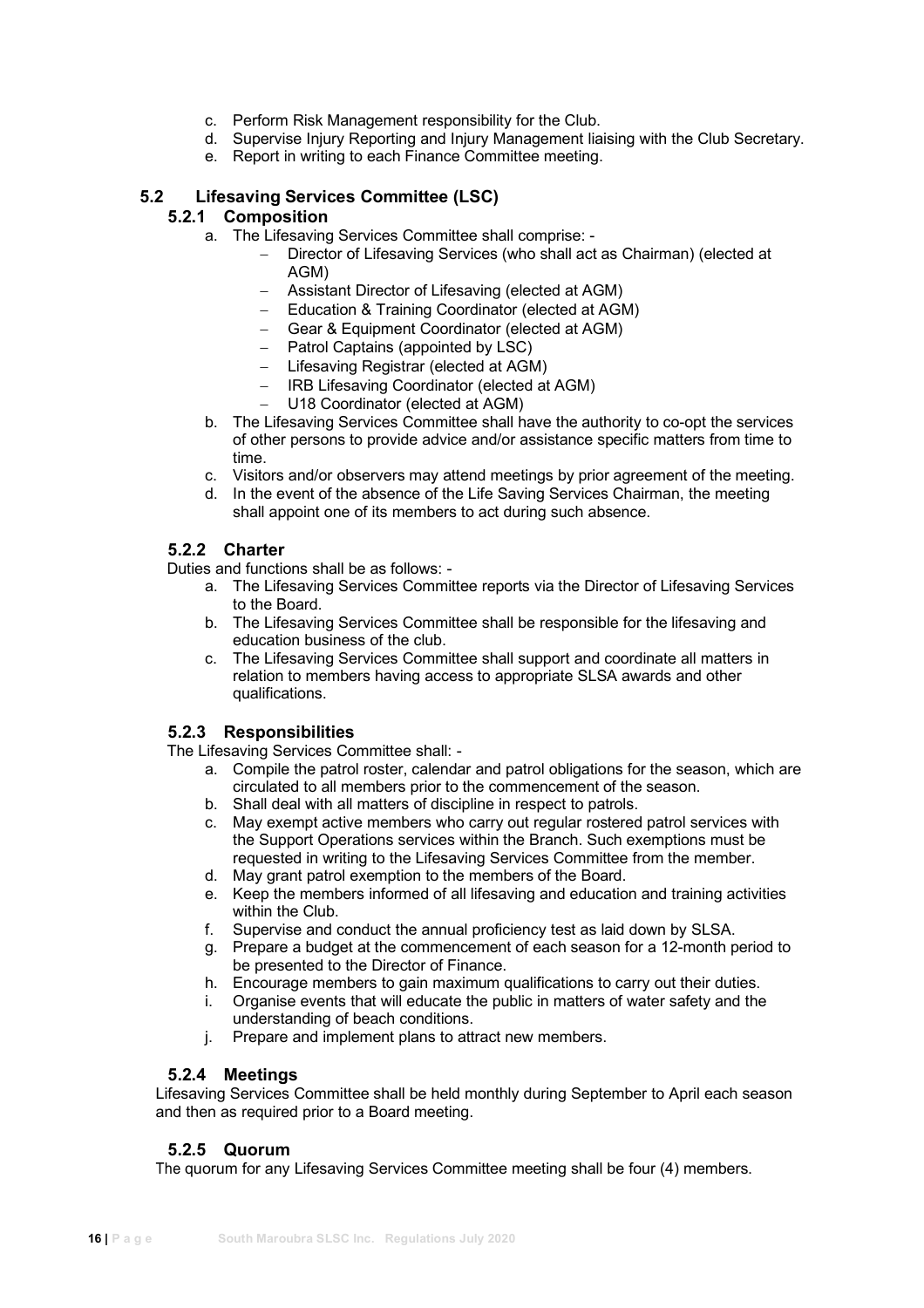## **5.2.6 Voting**

All listed members including the Lifesaving Services Director shall be entitled to one vote only on any resolution at all meetings of the Lifesaving Services Committee at which they are present in person. The Chairman shall be allowed a casting vote.

#### **5.2.7 Minutes**

The Lifesaving Services Committee Chairman or their nominee shall take full and accurate minutes of the Lifesaving Services Committee meetings.

The minutes shall be promptly distributed to members of the committee and a copy given to the Club Secretary for further distribution to the Board for their endorsement/rejection of minutes and decisions of the meeting.

## **5.2.8 Duties of the Office Bearers**

#### **5.2.8.1 Assistant Director of Lifesaving**

The Assistant Director of Lifesaving shall: -

- a. Be the holder of, and proficient Bronze Medallion award of Surf Life Saving Australia.
- b. Be responsible to the Director of Lifesaving Services and shall be a member of the Lifesaving Services Committee.
- c. Assist the Director of Lifesaving in carrying out their duties and in their absence shall deputise and assume the responsibility for the Director of Lifesaving.
- d. Initiate, organise and otherwise control such special projects that are referred by the Director of Lifesaving.
- e. Report in writing to each Lifesaving Services Committee meeting.

## **5.2.8.2 Education & Training Coordinator**

The Education & Training Coordinator shall: -

- a. Be the holder of, and proficient Bronze Medallion award of Surf Life Saving Australia.
- b. Be responsible to the Director of Lifesaving Services and shall be a member of the Lifesaving Services Committee.
- c. Review, maintain and make recommendations for the purchase of appropriate training equipment.
- d. Be responsible for the appointment of qualified/trainee Training Officers annually in preparation for the allocation of squads of all awards as laid down in the manual of Surf Life Saving Australia.
- e. Coordinate and oversee all education training and assessments.
- f. Assist with the supervision and training of the annual proficiency test as laid down by SLSA.
- g. Keep informed of all award syllabus changes and advise members of same.
- h. Report in writing to each Lifesaving Services Committee meeting.

#### **5.2.8.3 Gear and Equipment Coordinator**

The Gear and Equipment Coordinator shall: -

- a. Be responsible to the Lifesaving Services Director and shall be a member of the Lifesaving Services committee.
- b. Be responsible for the maintenance and handling of all the Clubs lifesaving equipment.
- c. Be responsible for the first aid room and the Clubs first aid equipment and life preservation equipment and shall ensure the room is adequately stocked and maintained in good order for immediate use.
- d. Oversee all sections in relation to the annual gear inspection and be responsible for the distribution of paperwork in relation to same.
- e. Prepare plans for future gear requirements and submit these to the Director of Lifesaving Services for consideration by the Board as required.
- f. Report in writing to each Lifesaving Services Committee meeting.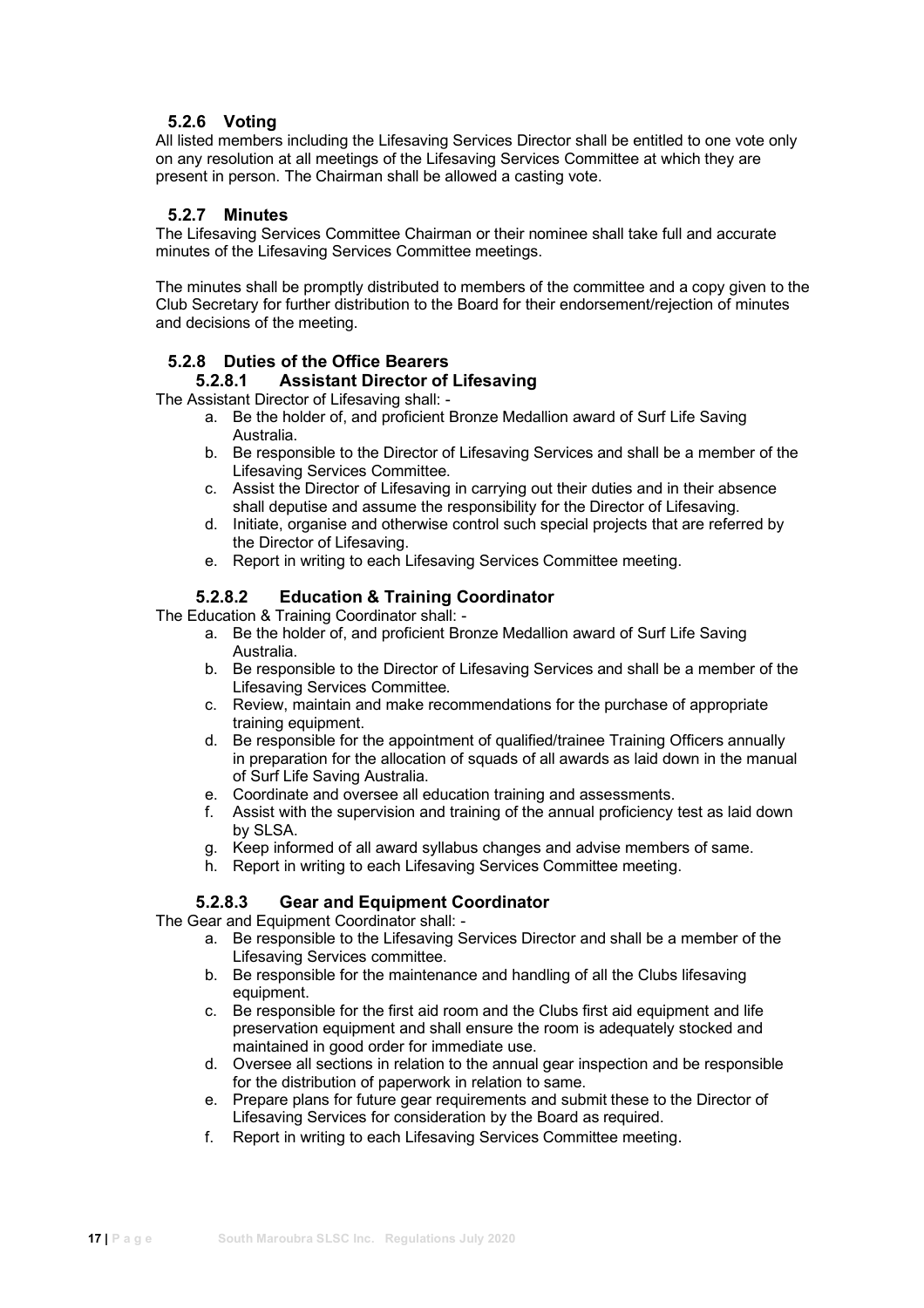## **5.2.8.4 Patrol Captains**

The Patrol Captains shall: -

- a. Be the holder of, and proficient Bronze Medallion award of Surf Life Saving Australia.
- b. Be responsible to the Director of Lifesaving Services and shall be a member of the Lifesaving Services Committee.
- c. Be appointed by the Director of Lifesaving Services prior to the first meeting of the lifesaving services committee after the Annual General Meeting.
- d. Uphold the Club/SLS requirements/rules in relation to patrols and lifesaving activities.
- e. Liaise between the patrolling members and the lifesaving services committee.
- f. Manage designated patrol and ensure effective and efficient patrols are maintained at all times. Notify alterations as and when necessary.
- g. Report in writing to each Lifesaving Services Committee meeting. Should the Patrol Captain be unable to attend any lifesaving services meeting, the may appoint their vice-captain to attend in their absence.

## **5.2.8.5 Lifesaving Registrar**

The Lifesaving Registrar shall: -

- a. Be responsible to the Director of Lifesaving Services and shall be a member of the lifesaving services committee.
- b. Shall report and be responsible for administration tasks of the Lifesaving Services Committee including patrol attendances and records, minutes and any other duties as directed by the Director of Lifesaving Services.
- c. Report in writing to each Lifesaving Services Committee meeting.

## **5.2.8.6 IRB Lifesaving Coordinator**

IRB Lifesaving Coordinator shall: -

- a. Be the holder of, and proficient Bronze Medallion of Surf Life Saving Australia and IRB Drivers awards.
- b. Be responsible to the Director of Lifesaving Services and shall be a member of the Lifesaving Services Committee.
- c. Have the jurisdiction over the control of the clubs IRB's, motors, trailers and associated equipment for lifesaving and patrol purpose and shall be responsible for the care, maintenance and storage of same.
- d. Liaise with the Water Safety Coordinator on matters concerning IRB's.
- e. Liaise with the Lifesaving Services Director with the rostering allocation of IRB Drivers and Crew to patrol teams.
- f. Liaise with Lifesaving Services Director and IRB Competition Coordinator for allocation and maintenance of IRB equipment.
- g. Report in writing to each Lifesaving Services Committee meeting.

## **5.2.8.7 U/18 Coordinator**

The U/18 Coordinator shall: -

- a. Be responsible to the Director of Lifesaving Services and shall be a member of the Lifesaving Services Committee.
- b. Assist in supervision and activities and present suggestions and requests on behalf of U/18 members (members age 15 -18yrs).
- c. Liaise with appropriate competition section coordinators, to ensure that U/18 competitors are entered in carnivals.
- d. Report in writing to each Lifesaving Services Committee meeting.

## **5.3 Competition Committee (CC)**

## **5.3.1 Composition**

The Competition Committee shall comprise: -

- Director of Competition (who shall act as Chairman) (elected at AGM)
- Assistant Director of Competition (elected at AGM)
- Swim Coordinator (elected at AGM)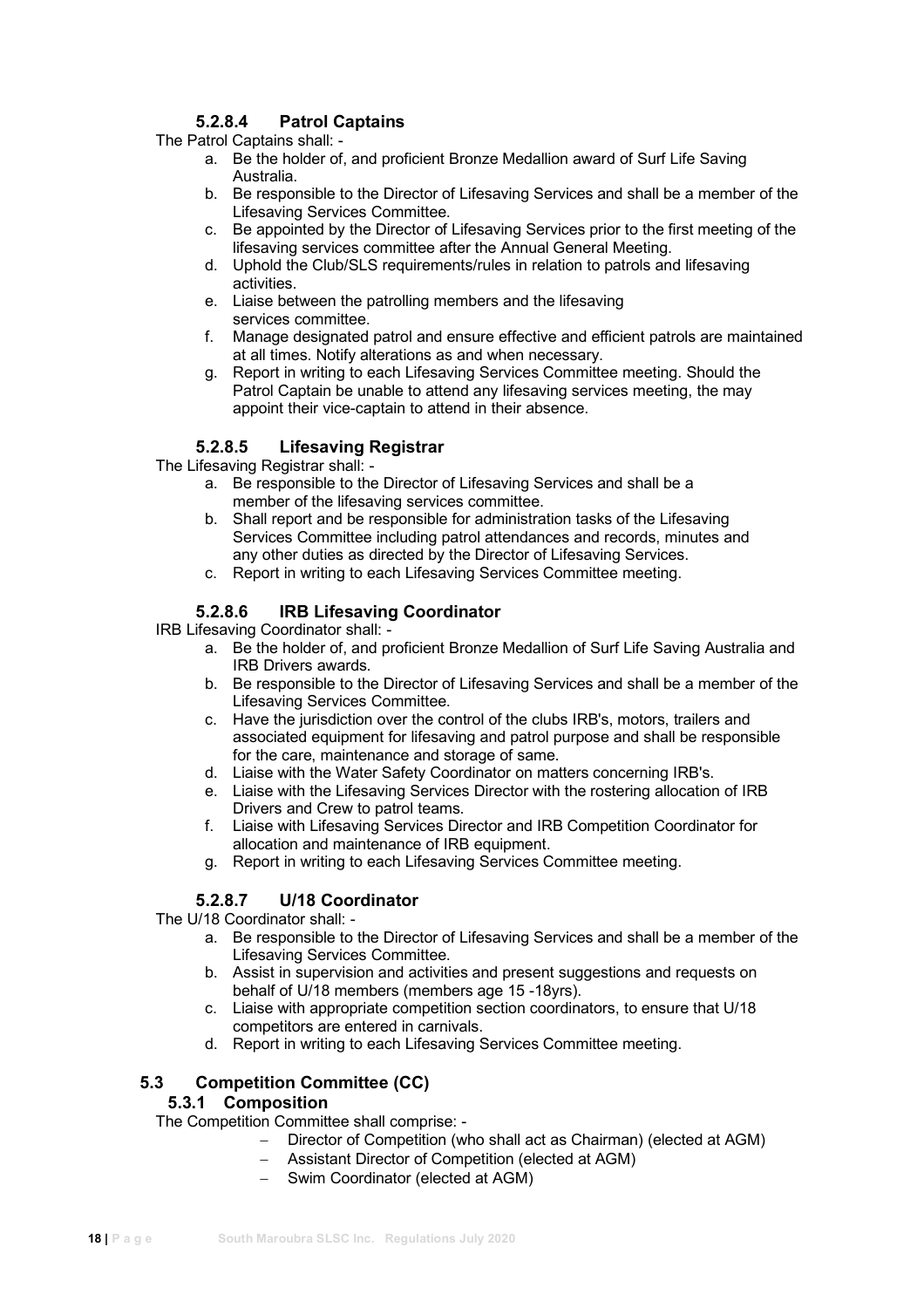- Board Coordinator (elected at AGM)
- Boat Coordinator (elected at AGM)
- Beach Coordinator (elected at AGM)
- R&R/March Past Coordinator (elected at AGM)
- Ski Coordinator (elected at AGM)
- Coaching Coordinator (elected at AGM)
- Board Riding Coordinator (elected at AGM)
- IRB Competition Coordinator (elected at AGM)
- Competition Registrar (elected at AGM)
- Touring Team Manager Summer (elected at AGM)
- Touring Team Manager Winter (elected at AGM)
- a. The Competition Committee shall have the authority to co-opt the services of other persons to provide advice and/or assistance specific matters from time to time.
- b. Visitors and/or observers may attend meetings by prior agreement of the meeting.
- c. In the event of the absence of the Director of Competition Chairman, the meeting shall appoint one of its members to act during such absence.

#### **5.3.2 Charter**

- a. The Competition Committee reports via the Director of Competition to the Board.
- b. The Competition Committee shall be responsible for the management of all competition and coaching matters within the club.

## **5.3.3 Responsibilities**

- a. Encourage members to realise their potential and athletic abilities.
- b. Shall select members and/or teams to represent the club at Branch, State, Australian and other approved events within SLSA, based on the selection criteria laid down by the Club.
- c. To produce a selection criterion at the start of each season for Board endorsement and distribution to all members.
- d. Shall keep attendance records of all Club organised training.
- e. Shall be responsible for all carnival entries.
- f. Shall liaise with Club Coaches.
- g. Keep informed of all technical rule changes to competitions and advise coaches and members of same.
- h. Organise and run the Club Championships and weekly Club events for members holding and proficient in Surf Rescue Certificate and/or Bronze Medallion awards.
- i. Prepare a budget at the commencement of each season for a 12-month period to be presented to the Director of Finance.
- j. Consider and if agreeable endorse recommendations for the allocation and use of equipment and the composition of teams as submitted by Competition Committee coordinators.

## **5.3.4 Meetings**

The Competition Committee shall be held monthly during September to April each season and then as required prior to a Board meeting.

#### **5.3.5 Quorum**

The quorum for any Competition Committee meeting shall be four (4) members.

#### **5.3.6 Voting**

All listed members including the Director of Competition shall be entitled to one vote only on any resolution at all meetings of the Competition meetings at which they are present in person. The Chairman shall be allowed a casting vote.

#### **5.3.7 Minutes**

- a. The Competition Committee Chairman or their nominee shall take full and accurate minutes of the Competition Committee meetings.
- b. The minutes shall be promptly distributed to members of the Committee and a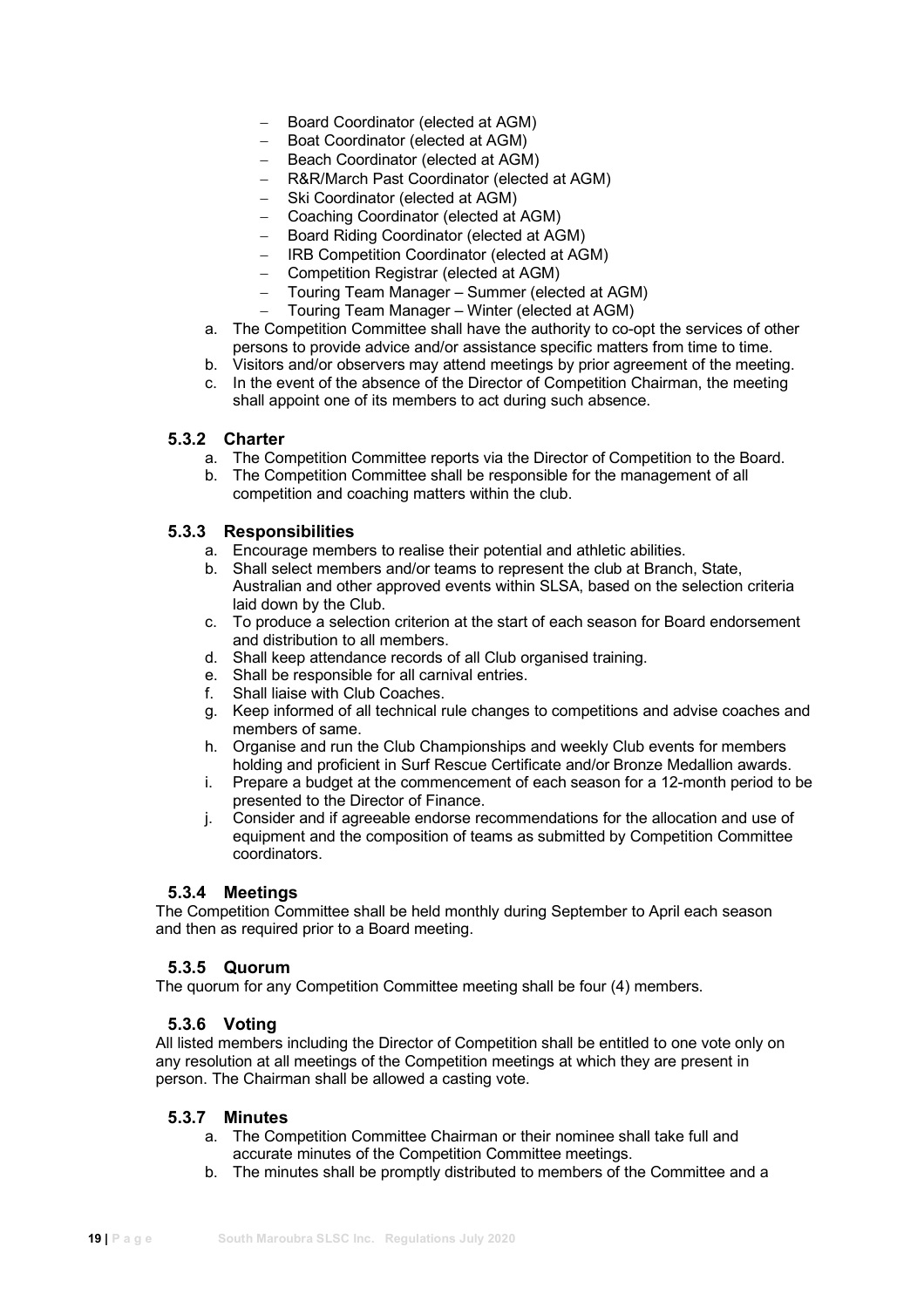copy given to the Club Secretary for further distribution to the Board for their endorsement/rejection of minutes and decisions of the meeting.

#### **5.3.8 Duties of Office Bearers**

#### **5.3.8.1 Assistant Director of Competition**

The Assistant Director of Competition shall: -

- a. Be the holder of, and proficient Bronze Medallion of Surf Life Saving Australia.
- b. Be responsible to the Director of Competition and shall be a member of the Competition Committee.
- c. Assist the Director of Competition in carrying out their duties and in their absence shall deputise and assume the responsibility for the Director of Competition.
- d. Initiate, organise and otherwise control such special projects that are referred by the Director of Competition.
- e. Report in writing to each Competition Committee meeting.

#### **5.3.8.2 Swim Coordinator**

The Swim Coordinator shall: -

- a. Be the holder, and proficient Bronze Medallion award of Surf life Saving Australia.
- b. Be responsible to the Director of Competition and shall be a member of the Competition Committee.
- c. Keep diaries of training schedules, carnival attendance, and results and make recommendations where necessary to the Competition Committee on the formation of teams.
- d. Responsible for the collation of all carnival entries for all swim team competitions in conjunction with the Director of Competition.
- e. Report in writing to each Competition Committee meeting.

#### **5.3.8.3 Board Coordinator**

The Board Coordinator shall: -

- a. Be the holder, and proficient Bronze Medallion award of Surf life Saving Australia.
- b. Be responsible to the Director of Competition and shall be a member of the Competition Committee.
- c. Have the jurisdiction over the control of the Club's boards wherever situated and shall be responsible for the care, maintenance and storage of same.
- d. Allocate the use of boards to members each season and this must be endorsed by the Competition Committee.
- e. Keep diaries of training schedules, carnival attendance and results and make recommendations where necessary to the Competition Committee on the formation of teams.
- f. Responsible for the collation of all carnival entries for all board competitions in conjunction with the Director of Competition.
- g. Report in writing to each Competition Committee meeting.

#### **5.3.8.4 Boat Coordinator**

The Boat Coordinator shall: -

- a. Be the holder, and proficient Bronze Medallion award of Surf life Saving Australia.
- b. Be responsible to the Director of Competition and shall be a member of the Competition Committee.
- c. Have the jurisdiction over the control of the Club's surf boats, trailers and associated equipment wherever situated and shall be responsible for the care, maintenance and storage of same.
- d. Allocate the use of surf boats and training times to members each season and this must be endorsed by the Competition Committee.
- e. Keep diaries of training schedules, carnival attendance, and results and make recommendations where necessary to the Competition Committee on the formation of teams.
- f. Responsible for the collation of all carnival entries for all surf boat competitions in conjunction with the Director of Competition.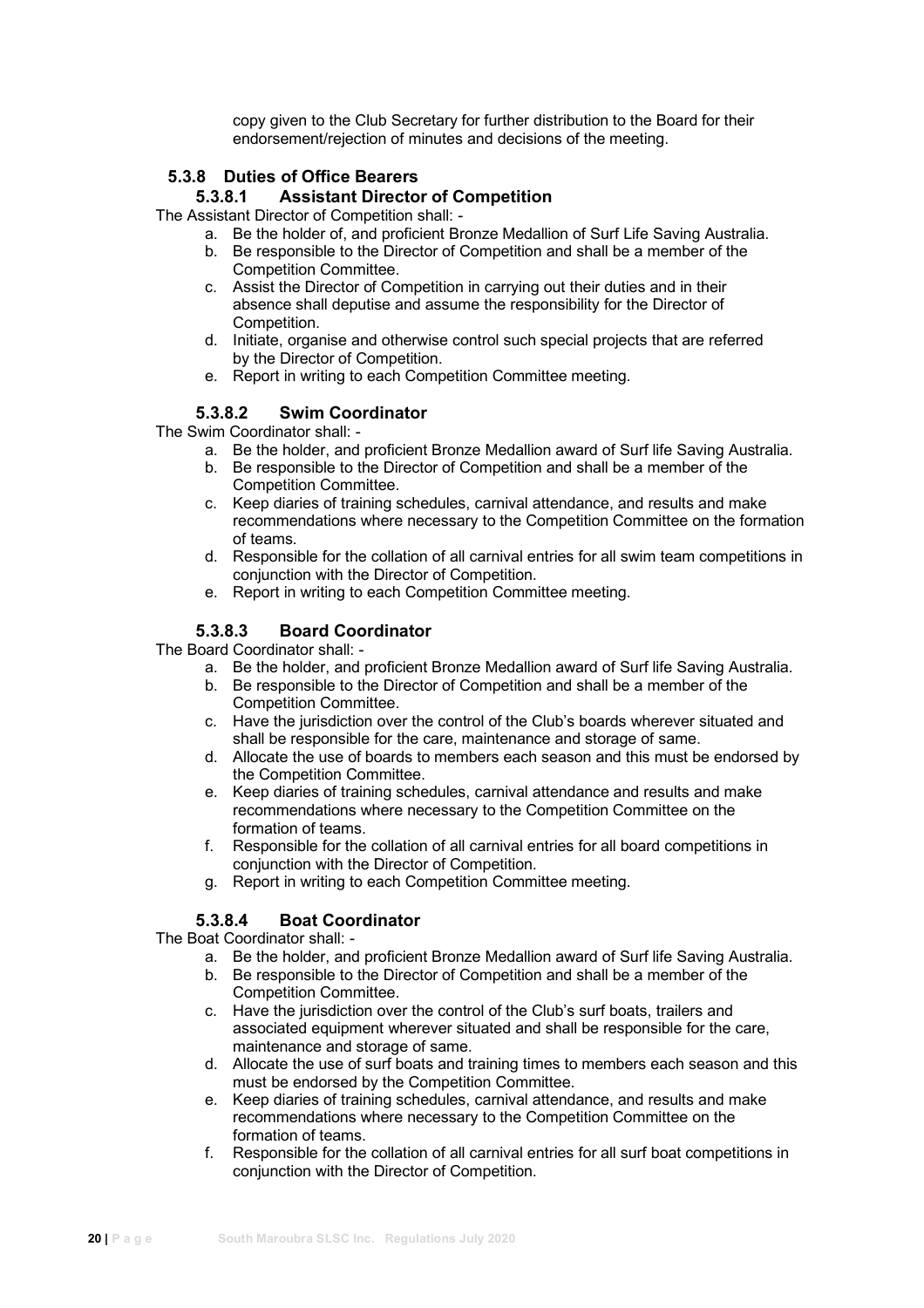g. Report in writing to each Competition Committee meeting.

## **5.3.8.5 Beach Coordinator**

The Beach Coordinator shall: -

- a. Be the holder, and proficient Bronze Medallion award of Surf life Saving Australia.
- b. Be responsible to the Director of Competition and shall be a member of the Competition Committee.
- c. Keep diaries of training schedules, carnival attendance, and results and make recommendations where necessary to the Competition Committee on the formation of teams.
- d. Responsible for the collation of all carnival entries for all beach competitions in conjunction with the Director of Competition.
- e. Report in writing to each Competition Committee meeting.

## **5.3.8.6 R & R / March Past Coordinator**

The R & R / March Past Coordinator shall: -

- a. Be the holder, Bronze Medallion award of Surf life Saving Australia.
- b. Be responsible to the Director of Competition and shall be a member of the Competition Committee.
- c. Have the jurisdiction over the control and allocation of the Club's associated equipment wherever situated and shall be responsible for the care, maintenance and storage of same.
- d. Allocate the use of surf reels each season and this must be endorsed by the Competition Committee.
- e. Keep diaries of training schedules, carnival attendance, and results and make recommendations where necessary to the Competition Committee on the formation of teams.
- f. Responsible for the collation of all carnival entries for all R & R and March Past competitions in conjunction with the Director of Competition.
- g. Report in writing to each Competition Committee meeting.

## **5.3.8.7 Ski Coordinator**

The Ski coordinator shall: -

- a. Be the holder of, and proficient Bronze Medallion of Surf Life Saving Australia.
- b. Be responsible to the Director of Competition and shall be a member of the Competition Committee.
- c. Have the jurisdiction over the control of the Club's skis and associated equipment wherever situated and shall be responsible for the care, maintenance and storage of same.
- d. Allocate the use of skis to members each season and this must be endorsed by the Competition Committee.
- e. Keep diaries of training schedules, carnival attendance, and results and make recommendations where necessary to the Competition Committee on the formation of teams.
- f. Responsible for the collation of all carnival entries for all ski competitions in conjunction with the Director of Competition.
- g. Report in writing to each Competition Committee meeting.

#### **5.3.8.8 Coaching Coordinator**

The Coaching Coordinator shall: -

- a. Be the holder of, and proficient Bronze Medallion of Surf Life Saving Australia.
- b. Be responsible to the Director of Competition and shall be a member of the Competition Committee.
- c. Source and make recommendations of all club coaches, professional and otherwise.
- d. Formulate agreements with coaches for approval by the Competition Committee and final approval by Board of Management.
- e. Report on the performance of all club coaches.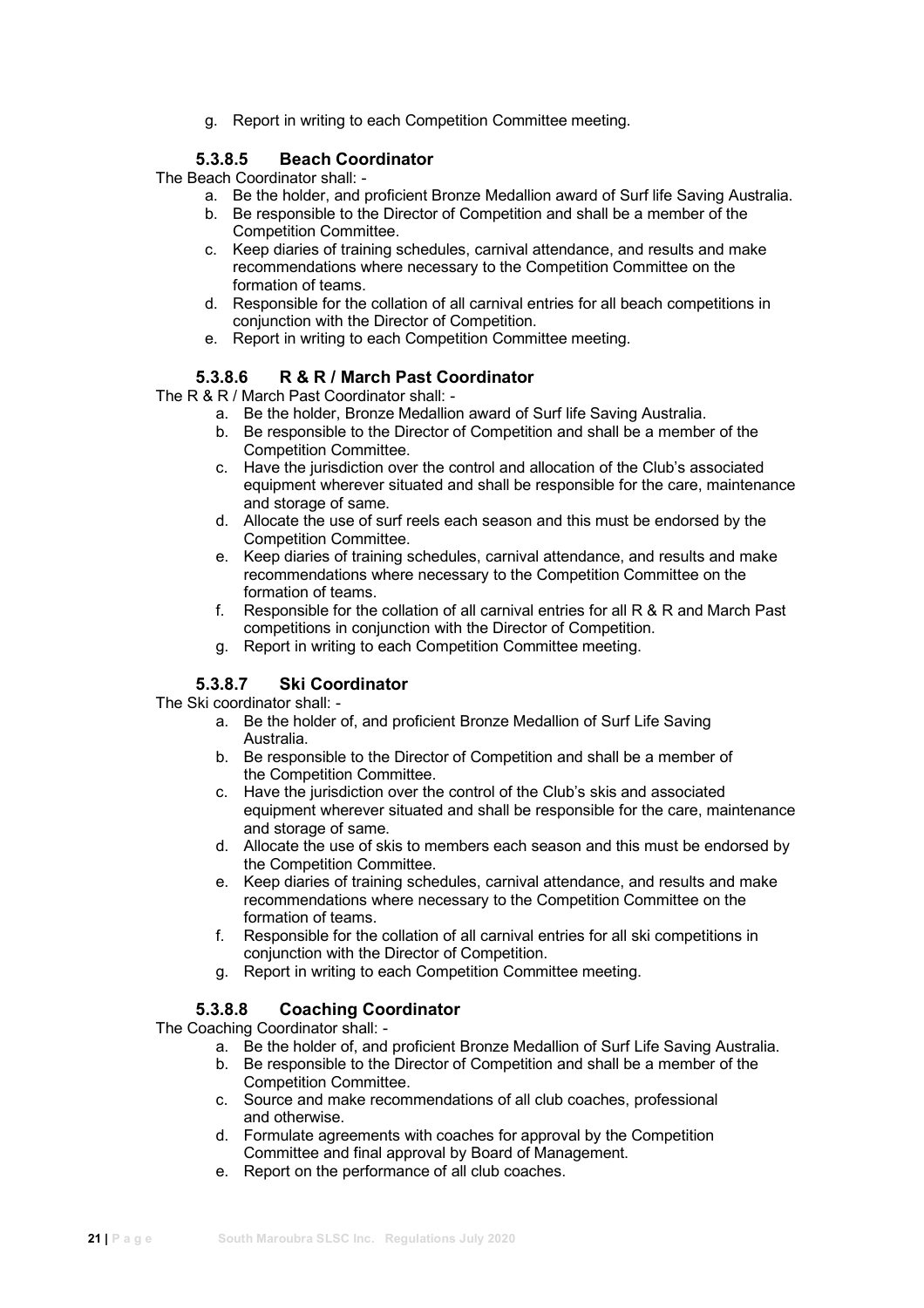- f. Liaise with all club coaches and prepare Club Training Calendar/Programs.
- g. Keep diaries of all training schedules, carnival attendance and results and make recommendations where necessary for changes.
- h. Liaise with the Nipper Touring Manager and/or their representative on coaching programs for this age group of children.
- i. Attend Youth Development Committee meetings as the need arises, in a non- voting capacity.
- j. Report in writing to each Competition Committee meeting.

## **5.3.8.9 Board Riding Coordinator**

The Board Riding Coordinator shall: -

- a. Be the holder of, and proficient Bronze Medallion of Surf Life Saving Australia.
- b. Be responsible to the Director of Competition and shall be a member of the Competition Committee.
- c. Keep diaries of training schedules, carnival attendance and results and make recommendations where necessary to the Competition Committee on the formation of teams.
- d. Be responsible for the collation of all carnival entries for all Board Riding competitions in conjunction with the Director of Competition.
- e. Report in writing to each Competition Committee meeting.

## **5.3.8.10 IRB Competition Coordinator**

The IRB Competition Coordinator shall:

- a. Be responsible to the Competition Director and shall be a member of the Competition Committee, be the holder of the Bronze Medallion and IRB Drivers award and proficient.
- b. Have the jurisdiction over the control of all allocated IRB competition equipment used for training and competition as allocated refer rule 5.2.8.6 f wherever situated and shall be responsible for the care, maintenance and storage of same.
- c. Allocate the use of equipment to members each season and this must be endorsed by the Competition Committee.
- d. Keep diaries of training schedules, carnival attendance and results liaising with the touring Team Manager - Winter and make recommendations where necessary to the Competition Committee on the formation of teams.
- e. Attend all IRB competitions to assist the IRB members.
- f. Responsible for the collation of all carnival entries of all IRB competitors in conjunction with the Director of Competition.
- g. Report in writing to each Competition Committee meeting.

#### **5.3.8.11 Competition Registrar**

The Competition Registrar shall: -

- a. Be responsible to the Director of Competition and shall be a member of the Competition Committee.
- b. Shall report and be responsible for administration tasks of the Competition Committee including taking of minutes and any other duties as directed by the Director of Competition.
- c. Report in writing to each Competition Committee meeting.

#### **5.3.8.12 Touring Team Manager – Summer/Touring Team Manager - Winter**

The Touring Team Manager/s shall: -

- a. Be responsible to the Director of Competition and shall be a be a member of the Competition Committee.
- b. Be responsible for the Touring Teams.
- c. Assist/organise activities to raise funds for touring team and liaise with the Finance Committee on such matters including touring budgets.
- d. Be responsible for accommodation and travel arrangements for touring team and transporting of gear.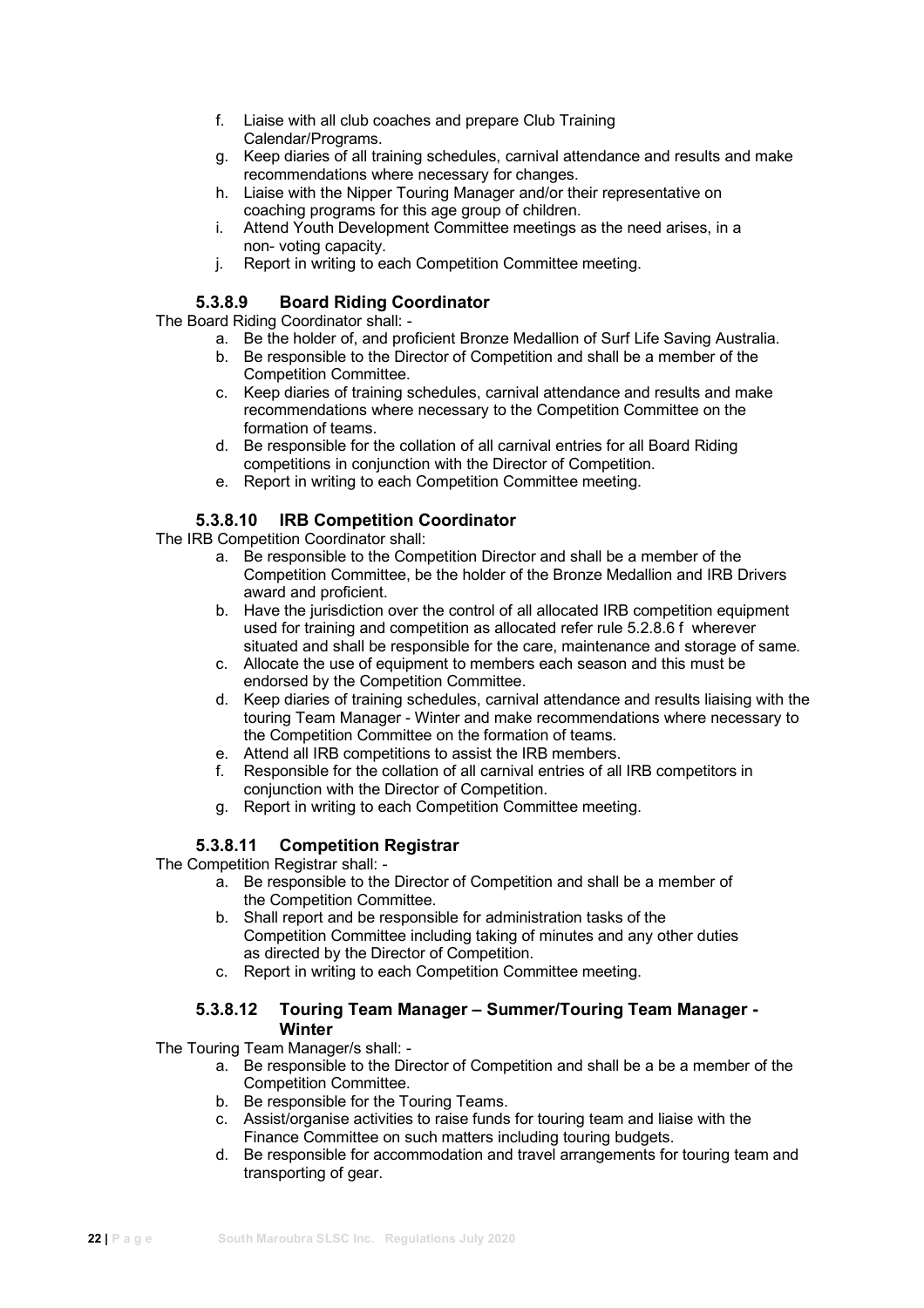- e. Be responsible for the outfitting of touring team.
- f. Set team meeting dates.
- g. Prepare Touring budget and present to Director of Competition who will report to the Board of Management for endorsement.
- h. Advise the Director Competition of any misconduct by touring team members immediately.
- i. Report in writing to each Competition Committee meeting.

## **5.4 Youth Development Committee (YDC)**

## **5.4.1 Composition**

The Youth Development Committee shall comprise: -

- Director of Youth Development (who shall act as Chairman) (elected at AGM)
- Assistant Director of Youth Development (elected at AGM)
- Youth Registrar (elected at AGM)
- Age Managers (appointed by YDC)
- Nipper Gear Coordinator (appointed by YDC)
- Nipper Water Safety Coordinator (appointed by YDC)
- Nipper Touring Team Manager (elected at AGM)
- a. The Youth Development Committee shall have the authority to co-opt the services of other persons to provide advice and/or assistance on specific matters from time to time.
- b. Visitors and/or observers may attend meetings by prior agreement of the meeting.
- c. In the event of the absence of the Youth Development Chairman, the meeting shall appoint one of its members to act during such absence.

#### **5.4.2 Charter**

- a. The Youth Development Committee reports via the Director of Youth Development to the Board.
- b. The Youth Development Committee shall be responsible for the programming of all Junior Activity activities of the Club.

#### **5.4.3 Responsibilities**

The Youth Development Committee shall: -

- a. Be responsible for the conduct and co-ordination of all matters relating to Junior Activity members.
- b. Provide Junior Activity members with an education and teaching experience in a wide range of subjects and skills within the aquatic/marine environment as set by SLSA.
- c. Prepare Junior Activity members for their eventual transition into patrol involvement of the Club.
- d. Organise and run all weekly Club activities for Junior Activity members.
- e. Encourage members to realise their potential.
- f. Attend to matters referred by the Board and other committees.
- g. Prepare and implement plans to attract new members.
- h. Prepare a budget at the commencement of each season for a 12-month period to be presented to the Director of Finance.

#### **5.4.4 Meetings**

Youth Development Committee meetings shall be held monthly during September and April each season then as required prior to a Board meeting.

#### **5.4.5 Quorum**

The quorum for any Youth Development Committee meeting shall be four (4) members.

#### **5.4.6 Voting**

All listed members including the Youth Development Committee Chairman shall be entitled to one vote only on any resolution at all meetings of the Youth Development Committee at which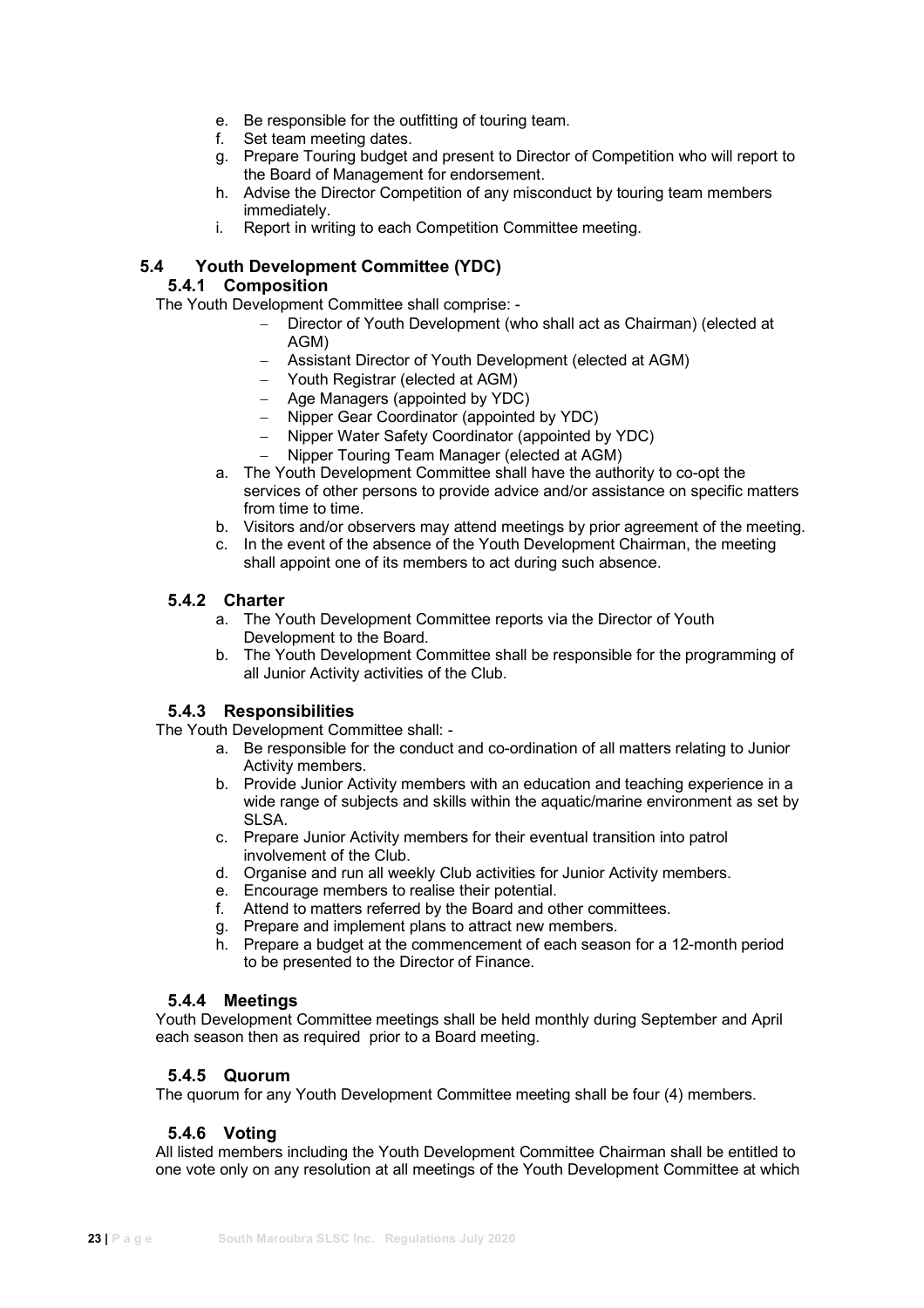they are present in person. The Chairman shall be allowed a casting vote.

#### **5.4.7 Minutes**

The Youth Development Committee Chairman or their nominee shall take full and accurate minutes of the Youth Development Committee meetings.

The minutes shall be promptly distributed to members of the Committee and a copy given to the Club Secretary for further distribution to the Board for their endorsement/rejection of minutes and decisions of the meeting.

## **5.4.8 Duties of Office Bearers**

#### **5.4.8.1 Assistant Director of Youth Development**

The Assistant Director of Youth Development shall: -

- a. Be the holder of, and proficient Bronze Medallion of Surf Life Saving Australia.
- b. Be responsible to the Director of Youth Development and shall be a member of the Youth Development Committee.
- c. Be responsible for the overall running of Nipper activities and events for Junior Activity members.
- d. Assist the Director of Youth Development in carrying out his duties and in his absence shall deputise and assume the responsibility of the Director of Youth Development.
- e. Initiate, organise and otherwise control such special projects that are referred to him by the Director of Youth Development.
- f. Report in writing to each Youth Development Committee meeting.

## **5.4.8.2 Youth Registrar**

The Youth Registrar shall:

- a. Be responsible to the Director of Youth Development and shall be a member of the Youth Development Committee.
- b. Be responsible for Junior Activity registration days with assistance from the Club Secretary.
- c. Compile lists of members for appropriate Age Managers and keep them updated.
- d. Compile results/attendances from Age Managers.
- e. Report in writing to each Youth Development Committee meeting.

## **5.4.8.3 Age Managers**

The Age Managers shall:

- a. Be responsible to the Director of Youth Development and shall be members of the Youth Development Committee.
- b. Be appointed and notified of appointment by the Director of Youth Development prior to the first meeting of the Youth Development Committee and after the Annual General Meeting.
- c. Be responsible for the activities and organisation of members in respective ages and compiling results of same for the Youth Registrar.
- d. Ensure that all Junior Activity members are trained and examined for their respective age appropriate awards as laid down by SLSA.
- e. Report in writing to each Youth Development Committee meeting.

## **5.4.8.4 Nipper Gear Coordinator**

The Nipper Gear Coordinator shall:

- a. Be responsible to the Director of Youth Development and shall be a member of the Youth Development Committee.
- b. Be responsible for and recording of any youth equipment allocations.
- c. Be responsible for the housing, use and maintaining of all youth equipment.
- d. Report in writing to each Youth Development Committee meeting.

#### **5.4.8.5 Nipper Water Safety Coordinator**

The Nipper Water Safety Coordinator shall: -

a. Be the holder of, and proficient Bronze Medallion of Surf Life Saving Australia.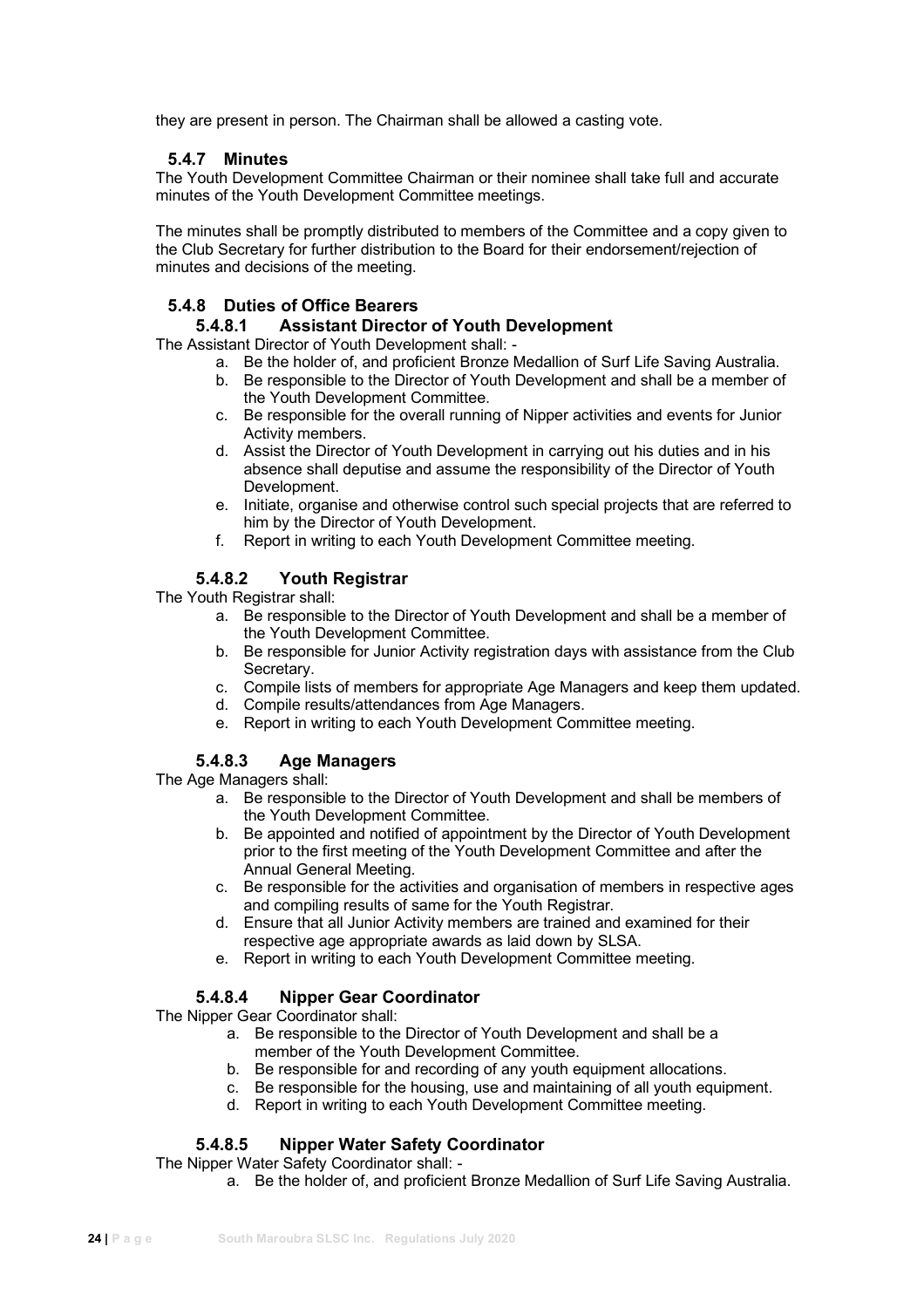- b. Be responsible to the Director of Youth Development and shall be a member of the Youth Development Committee.
- c. Be responsible for ensuring SLSA Water Safety policies are adhered to for all activities relating to Nipper activities.
- d. Liaise with the Director of Lifesaving/Director of Competition as and when required around any water safety requests.
- e. Liaise with the Patrol Captain of the day during all Nipper Activities conducted at the Club during patrol hours.
- f. Report in writing to each Youth Development Committee meeting.

## **5.4.8.6 Nipper Touring Manager**

#### The Nipper Touring Manager shall: -

- a. Be responsible to the Director of Youth Development and shall be a member of the Youth Development Committee.
- b. Be responsible for Nipper Competition Touring Team.
- c. Liaise with Director of Youth Development and Director of Competition with recommendations of team formations.
- d. Be responsible for accommodation and travel arrangements for touring team and transporting of gear.
- e. Be responsible for the outfitting of touring team.
- f. Set team meeting dates.
- g. Keep diaries of training and carnival results.
- h. Prepare Touring budget and present to Director of Youth for presentation to the Director of Finance.
- i. Advise the Director of Youth of any misconduct by touring team members immediately.
- j. Report in writing to each Youth Development Committee meeting.

## **6. RULES AND PROCEDURES**

## **6.1 Authority of Rules and Procedures**

The formulation of Regulations relative to the rules and procedures of SMSLSC are authorised under rule 25 of SMSLSC Constitution.

## **6.2 Membership Fees**

Membership fees payable be each category of members shall be determined annually by the Board at their April meeting.

## **6.3 Financial Year**

The financial year of the Club shall commence on May 1 through to April 30.

## **6.4 Annual Report and Financial Report**

The Annual Report and Financial Statements shall be prepared by the Secretary with the assistance of the other officers and presented at each Annual General Meeting.

The Annual Report shall contain a detailed and accurate account of the Club's activities during the previous season, together with a copy of the Financial Statements, which are required to be submitted to the members pursuant to the Associations Incorporation Act, 1984, accompanied by an Auditor Report and signed by the Club President and Director of Finance.

A copy of the Annual Report and Financial Statements shall be forwarded to Randwick City Council, SLSS, SLSNSW and any other statutory bodies or individuals as deemed necessary.

#### **6.5 Executive Committee**

The following officers shall constitute the Executive: President, Vice President, Secretary and Director of Finance. The Executive shall be empowered to deal with any matters of urgency or emergency. Any matters so dealt with shall be reported to the first Board meeting occurring thereafter for confirmation and endorsement. Three (3) members shall form a quorum.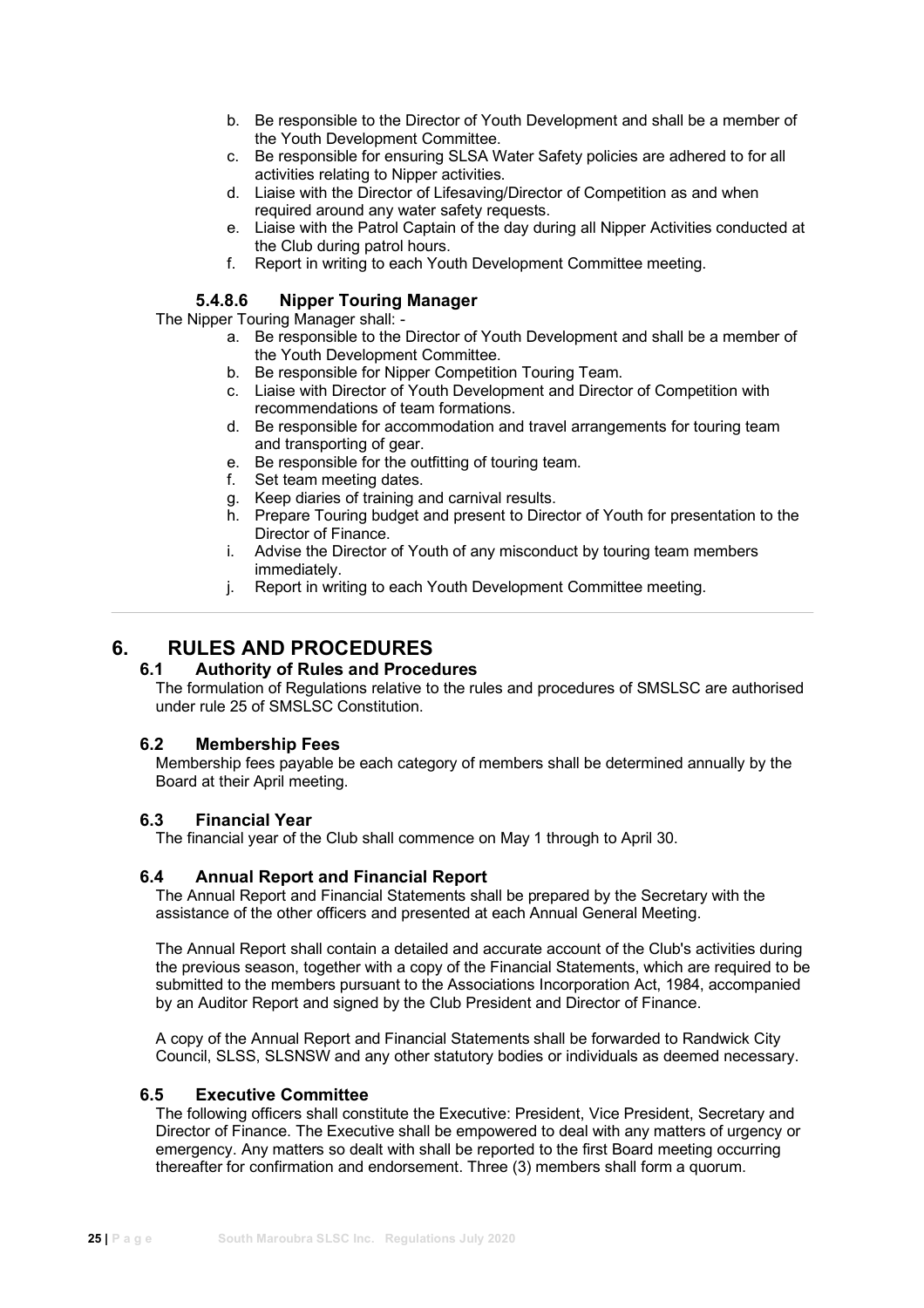## **6.6 Members Property**

The Club and its Officers shall not be responsible for any loss or theft of, or damage to, any Member's private property lodged or left on the Club premises.

## **6.7 Patrols**

#### **6.7.1 Rosters**

Members shall be allotted to patrols and patrols shall be rostered by the Club as per Regulation 5.2.3(a)

## **6.7.2 Patrol Members**

- a. A member of a patrol shall carry out such lifesaving duties and other duties as may from time to time be allotted to the member by the Patrol Captain.
- b. A member of a patrol shall at all times during their period of duty ensure that they are fit to carry out patrol duties in a satisfactory manner.
- c. A member of a patrol shall not absent themselves from the patrol during their period of duty without the permission of the Patrol Captain.
- d. A member of a patrol shall wear the SLSA approved Patrol Uniform during their period of duty.
- e. A member who fails to carry out their patrol duties shall be guilty of a breach of the Regulations and will be dealt with by Lifesaving Services Committee as per Regulation 5.2.3(b).

#### **6.8 Clubhouse**

The clubhouse shall be open to members for the purposes of the Club for the hours of operation as advised from time to time and shall not be open outside those hours without the approval of the Board.

## **6.8.1 Lockers**

- a. Any lockers belonging to the Club shall be available to be hired by the members on payment of an annual hiring fee fixed from time to time by the Board.
- b. Lockers will be allocated for hire by the Building Coordinator.
- c. A member who hires a locker shall be responsible for keeping it in good order and repair, and if the member fails to so keep it, they shall be liable to the club for the costs of any repairs to the locker necessarily carried out by or on behalf of the club.

## **6.8.2 Cleanliness**

- a. All members shall take all reasonable action to preserve the cleanliness of the Club.
- b. Members entering Horizons function room shall ensure they are wearing footwear.
- c. Members shall not wear wet costumes into any function room of the clubhouse.
- d. Members are required to wash all sand off their feet before entering any function room of the Clubhouse.

#### **6.8.3 Children**

- a. Children under the age of 13 years, other than a member shall not be permitted to enter the Clubhouse unless accompanied by a Member.
- b. A member who accompanies a child, so as to have the child permitted to enter the Clubhouse shall adequately supervise the child at all times whilst in the Clubhouse.
- c. A child under the age of 15 years whether a member or not, shall not be permitted to enter the Club Gymnasium.

## **6.8.4 Animals**

No animals shall be permitted in the Clubhouse.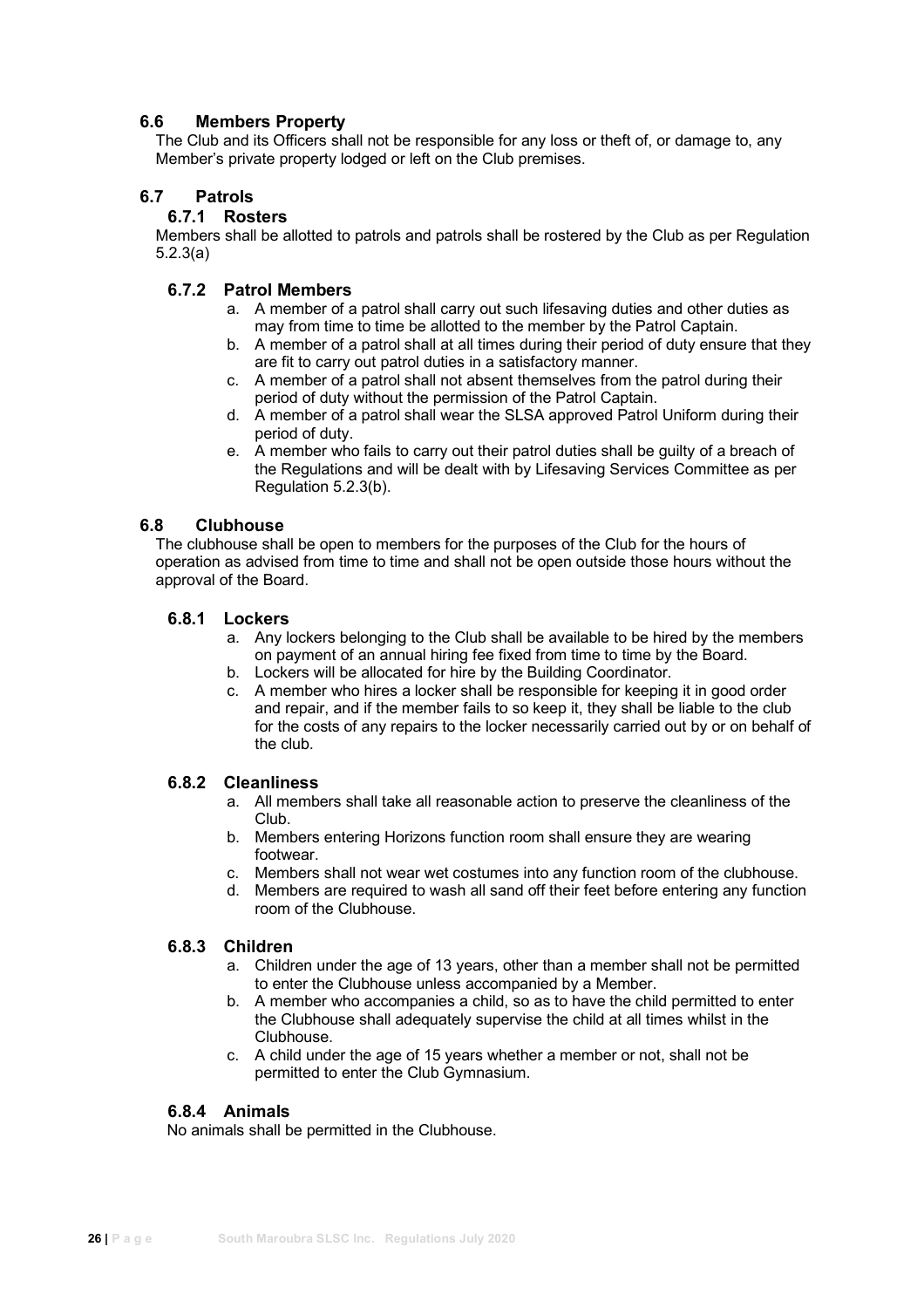## **6.8.5 Liquor and prohibited drugs**

- a. A member shall not come onto the club premises under the influence of intoxicating liquor.
- b. No prohibited drug shall be brought onto the club premises.
- c. A member shall not come onto the club premises under the influence of a prohibited drug.

#### **6.8.6 Visitors**

A member who brings a visitor onto the club premises shall be responsible to ensure that the visitor, while they remain on the club premises, conforms to these House Regulations as if they were a member.

## **6.8.7 Conduct**

A member shall not in the Clubhouse engage in bad language, other unseemly conduct or other conduct likely to interfere with the comfort of other members. Members shall comply with the SLSA Code of Conduct.

#### **6.8.8 Function Rooms**

Access and use of the Club's function rooms shall be under the direction of use by the Club.

#### **6.8.9 Keys/Electronic Access**

- a. Members may be supplied a club key/electronic access tag for Clubhouse access for a nominal fee as set by the Board.
- b. Lost or misplaced key/electronic access tag shall be replaced at a fee set by the Board.
- c. Keys/electronic access tags are for the sole use of the Member to which they are issued and are not transferable.

## **6.8.10 Club Caretaker**

- a. The Board may from time to time appoint a person, who may or may not be a member of the Club to be the Club Resident Caretaker and reside within the designated area of the Club.
- b. The Club Caretaker shall carry out such duties with regards to security and cleanliness of the Clubhouse as allocated by the Board.
- c. The Club Caretaker shall act with the authority of the Board in respect to these Clubs Regulations and may call upon any member who is in breach of such regulations to cease or remedy the breach.
- d. The Club Caretaker reports to the Board via Building Coordinator.

#### **6.8.11 Gymnasium**

- a. Only Members holding a current Gym Membership are permitted to access and use the Gym area of the Clubhouse and the equipment contained within it.
- b. Gym Members are not permitted to invite or provide access to the gymnasium to persons who are not financial members of the club and the gym.
- c. Gym Members shall comply with the Club's Gym Guideline and Procedures Manual.

## **7. COMPETITIONS**

#### **7.1 Carnivals and Competitions**

Subject to the SMSLSC Constitution, the following rules apply in relation to SLSA carnivals and competitions: -

- a. Rules for the conduct, control and management of carnivals and competitions are documents in the SLSA Surf Sports manual and relevant carnival bulletins and information.
- b. Rules for the adjudication of protests and disputes relating to carnivals and competitions are documented in SLSA Surf Sports Manual and relevant carnival bulletins and information.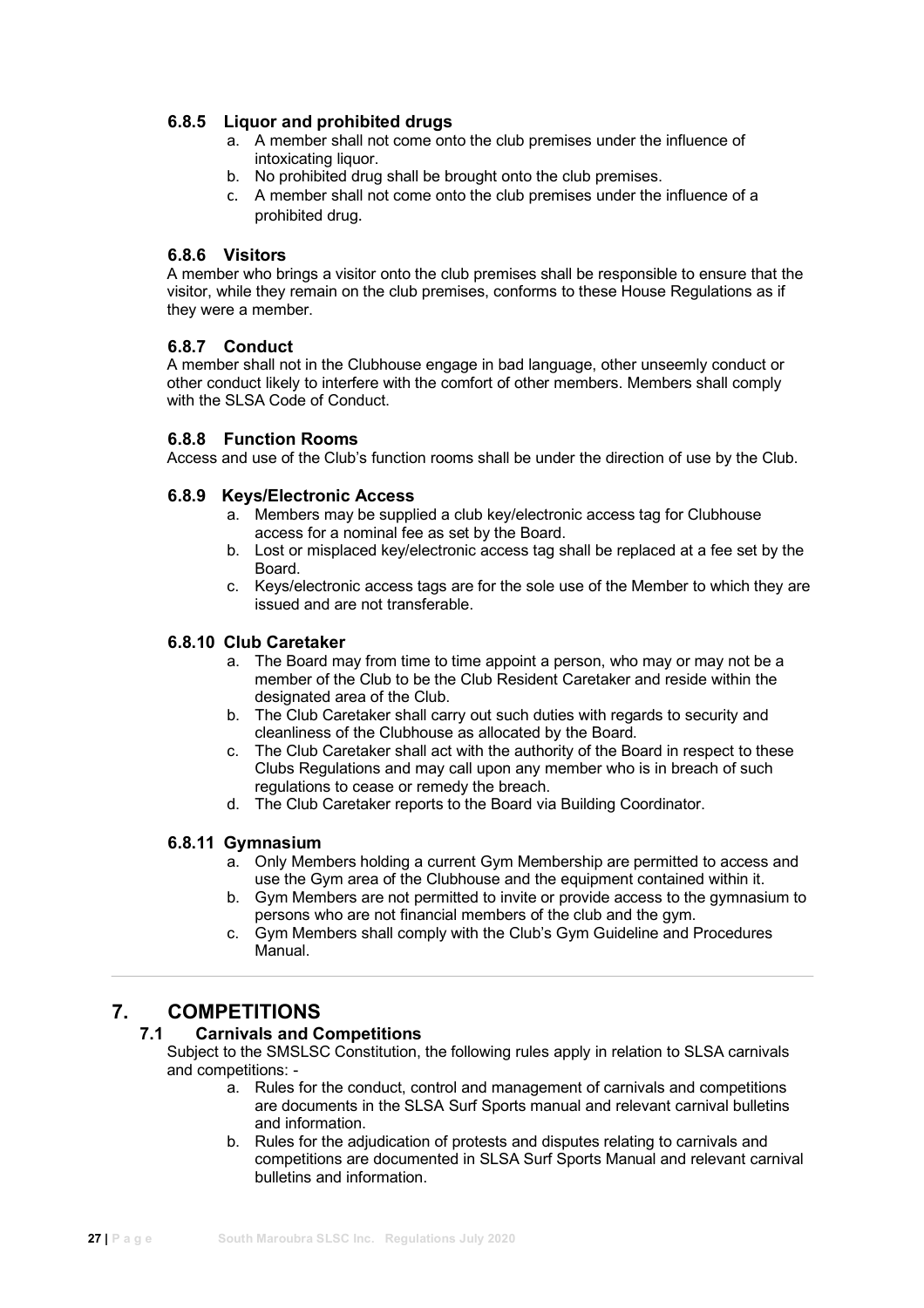## **7.2 Competitive Rights, Obligations and Qualifications**

- a. Members including competitors, acknowledge and agree that competing in lifesaving events, contests, carnivals and competitions attracts certain rights and obligations and requires certain qualifications. In relation to rights to enter and participate in events, contests, carnivals and competitions conducted by SLSA.
- b. Inherent in membership of SMSLSC, but subject always to gaining the appropriate qualification as prescribed by SLSA and complying with the competition rules issued by SLSA, is the right to enter and participate in events, contests, carnivals and competitions conducted by SLSA.
- c. Members are obliged to ensure they obtain and maintain the appropriate qualifications, including but not limited to awards, age limits, patrols, proficiency tests, equipment and limiting disabilities, to enable them to enter and participate in events, contests, carnivals and competitions conducted by SLSA.
- d. Members acknowledge and agree that if they participate in, and/or use any SLSA equipment in any event, contest, carnival and competition, which has not been licensed, sanctioned or otherwise authorised by SMSLSC they may attract disciplinary action under the Regulations which may result in forfeiture of their competitive rights set out in Regulation 7.2 (a) above.

## **7.3 Trophies, Prizes and Eligibility**

In relation to trophies, prizes whether cash or kind and the eligibility of individual members/s representing a section of SMSLSC to compete for or accept such trophies or prizes the following shall apply: -

a. SMSLSC reserves itself the authority to determine from time to time conditions relative to the acceptability of trophies or prizes, reimbursement of accommodation, travel and other expenses, and eligibility to compete for trophies or prizes.

# **8. MISCELLANOUS**

## **8.1 Premises and Property**

- a. The security of the Clubhouse shall be vested in the Board.
- b. The Board shall at all times ensure that the Club property is adequately insured.
- c. All equipment purchased by the Club or donated to the Club shall always remain the property of the Club.
- d. No member shall remove from the Club or use any of the Club's property for any purpose other than that for which it is intended without the sanction of the Club President and/or the Building Coordinator.
- e. All property wilfully damaged or destroyed shall be paid for or replaced by those found to be responsible.
- f. The Clubhouse is for the use of Club members or as directed by the Board.

## **8.2 Loan or Hiring of Clubhouse**

- a. The Club premises cannot be loaned or hired to individuals or outside organisations for the staging of functions without the permission of the Board and then only if the "hiring rules" are carried out fully and supervised by the Director of Finance.
- b. All applications for hire must be in writing and directed to the Secretary.
- c. A formal Club Hire form must be signed by the hirer and the Club prior to the function and all monies received.
- d. No unseemly conduct likely to interfere with the comfort of the Club members will be permitted.